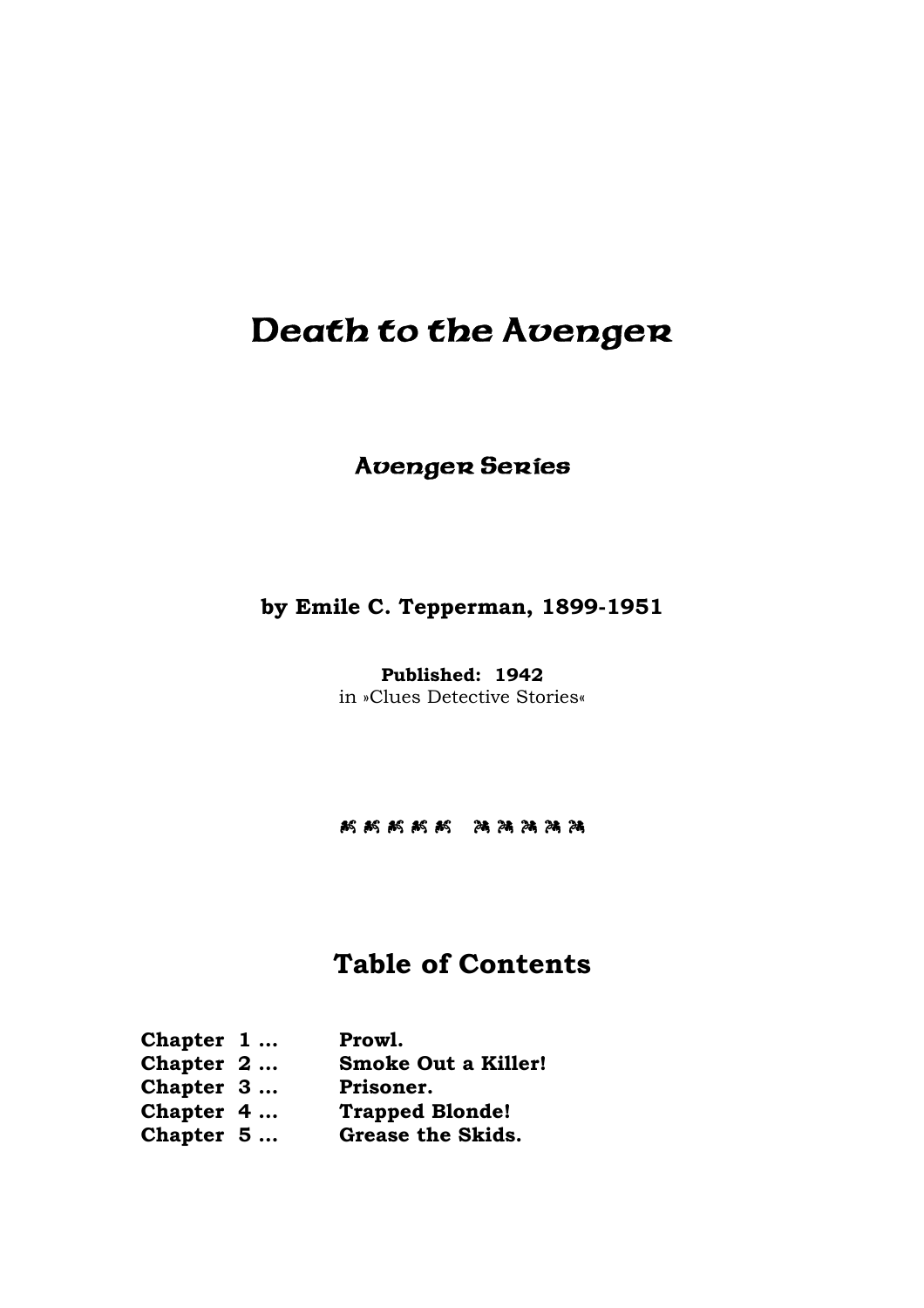### **Chapter 1**

#### **Prowl.**

THE Avenger was on the prowl tonight.

 Swiftly, the word spread through the slimy alleys and the dark corners of the great city's underworld. Hard men who flaunted the police and scoffed at the law sought hurried cover as the word reached them.

 At fly-specked bars, in closed and shuttered rooms, men buzzed in furtive whispers: "What's he after? Has anybody got the dope? Who's The Avenger gunning for?"

Those were the questions which flew around on the wings of fear.

 Down at police headquarters, Inspector Cruikshank listened to the whispered voice of a stoolie over the phone and hung up with a worried frown.

"It's The Avenger," he said to Dolson, his chief aid. "He's on the hunt, They say he's out for big game. What the devil can he be after? What's on the books these days?"

Dolson scowled and scratched his right ear. "Who can tell, sir?" he growled. "It might be Gregorio Ruiz, or Nick Frogash—"

Inspector Cruikshank groaned. "I hope it isn't Ruiz. That devil is too big for us to tackle—"

"And for The Avenger, too!" Dolson broke in, "If Dick Benson is going after Gregorio Ruiz, there'll be fireworks in town tonight!"

 "I better find out!" said the inspector. He flipped down the switch of the interoffice communication system and spoke into the box. "Get me Justice, Inc.," he ordered.

A moment later he had his connection, and a voice said over the phone, "This is Justice, Inc., Smith speaking."

"Listen, Smitty," said the inspector. "What's this I hear about your boss? What's he on to?"

 "On to?" Smitty repeated, in a tone of surprised innocence. "Why, what in the world are you talking about, inspector?"

"Lay off, Smitty," Cruikshank growled. "You know damned well what I'm talking about. Word is traveling on the underworld grapevine that The Avenger is on the prowl. Now listen, I just want you to tell me one thing—is Dick Benson out after Gregorio Ruiz?"

"I'll ask him, the next time I see him, inspector," Smitty said, and hung up.

Inspector Cruikshank swore fluently as he cradled the phone.

"Smitty isn't talking!" he told Dolson. He reached for his hat, "I'm going out" and see if I can find The Avenger, before the big guns begin popping. You, Dolson—order out every man in your detail. Have them comb the town. Whoever spots The Avenger, have him phone in. Put it on the shortwave radio. I'll pick it up wherever I am!"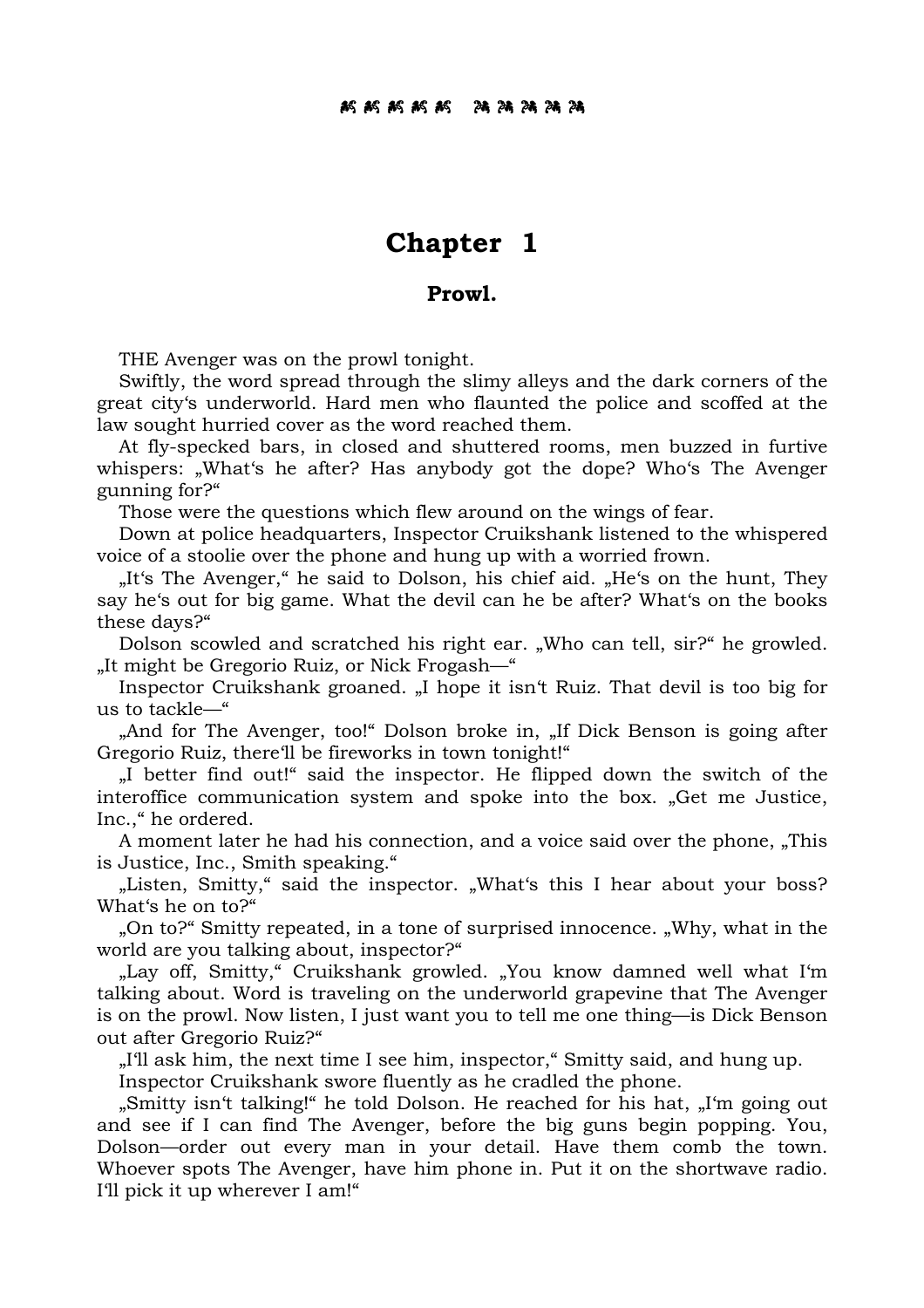Dolson saluted the inspector's retreating back and got busy on the interoffice phone. Within a matter of minutes, the police department was a bustling beehive of frantic activity.

 Two blocks away from headquarters, in the terrace apartment of a twentystory apartment building that overlooked the East River, a man stood upon the terrace, staring down at the murky waters of the river, far below.

 He was a tall man, with the nose of a hawk and the look of a falcon and the eyes of a devil incarnate, His lips were thin and bloodless, and his hands were long and sensitive, like the hands of an artist.

 This man was in a black mood indeed. There was a dark unreadable look in his eyes, and his thin lips twitched spasmodically. His hands gripped the terrace railing tightly, as if they would rip it from its moorings.

 His eyes, it seemed, were focused upon a single spot down there in the river, a spot near a crumbling and disused dock. But it was strange that his attention should be centered upon that spot, for there was nothing there—no life, no movement.

 Suddenly, the man with the hawk face swung around and stepped through the tall French windows into the lighted room beyond.

 It was a great room, with costly drapes, rare oil paintings and curios and knicknacks from all parts of the world. Near one corner, under a fluorescent light, was an easel with a canvas resting upon it, Upon the canvas was an unfinished oil painting of a demure girl of nineteen or twenty, technically excellent but tinged with a strangely evil note. There was terror in the girl's eyes and revulsion in her face. The artist who had worked upon that canvas must have been one who gloried in the sight of terror.

 The man with the hawk face brushed past the easel and stopped in the middle of the room, where three men stood waiting, their hats in their hands, servile and eager to please. Though they were hardbitten men, there was a lurking tinge of fear in their eyes as they watched this hawk-faced man.

 He stood very still, looking at them for a full space of sixty seconds. And then, when he spoke, his voice was almost gentle. He was holding himself in check. He was not permitting the passion within him to burst its bonds.

 "I want The Avenger!" he said, between grated teeth. "I want him dead or alive. I want him tonight! Do you understand, you three?"

The three men nodded their heads. The one on the left wet his lips.

"Yes, Mr. Ruiz," he said.

The second one swallowed hard. "Yes, Mr. Ruiz."

The third one spoke quickly, as if he wanted to get it over with. "Yes, Mr. Ruiz."

 "Bah!" exclaimed Gregorio Ruiz. His eyes blazed as he mimicked them. "*Yes, Mr. Ruiz; yes, Mr. Ruiz!* Is that all you know how to say?"

 His long finger lanced at the first of the three, a husky fellow with closecropped black hair and a twisted nose. "You, Jasper!" His eyes swung to the next. "And you, Degnan. And you, Lithro. You three have been provided with men and money enough, to accomplish anything at all in this city, not excepting murder. Is it so hard, then, for you to capture or kill one man?"

Jasper was the boldest of the three. "That one man—he's The Avenger, Mr. Ruiz. He's tough, that guy. And so are his pals—that Smitty; even the dame, Nellie Gray. They're tough, and they play for keeps." Then, seeing the terrible wrath rising in the eyes of Gregorio Ruiz, he added hastily, "But we'll get him tonight. Don't worry; we'll get him tonight!"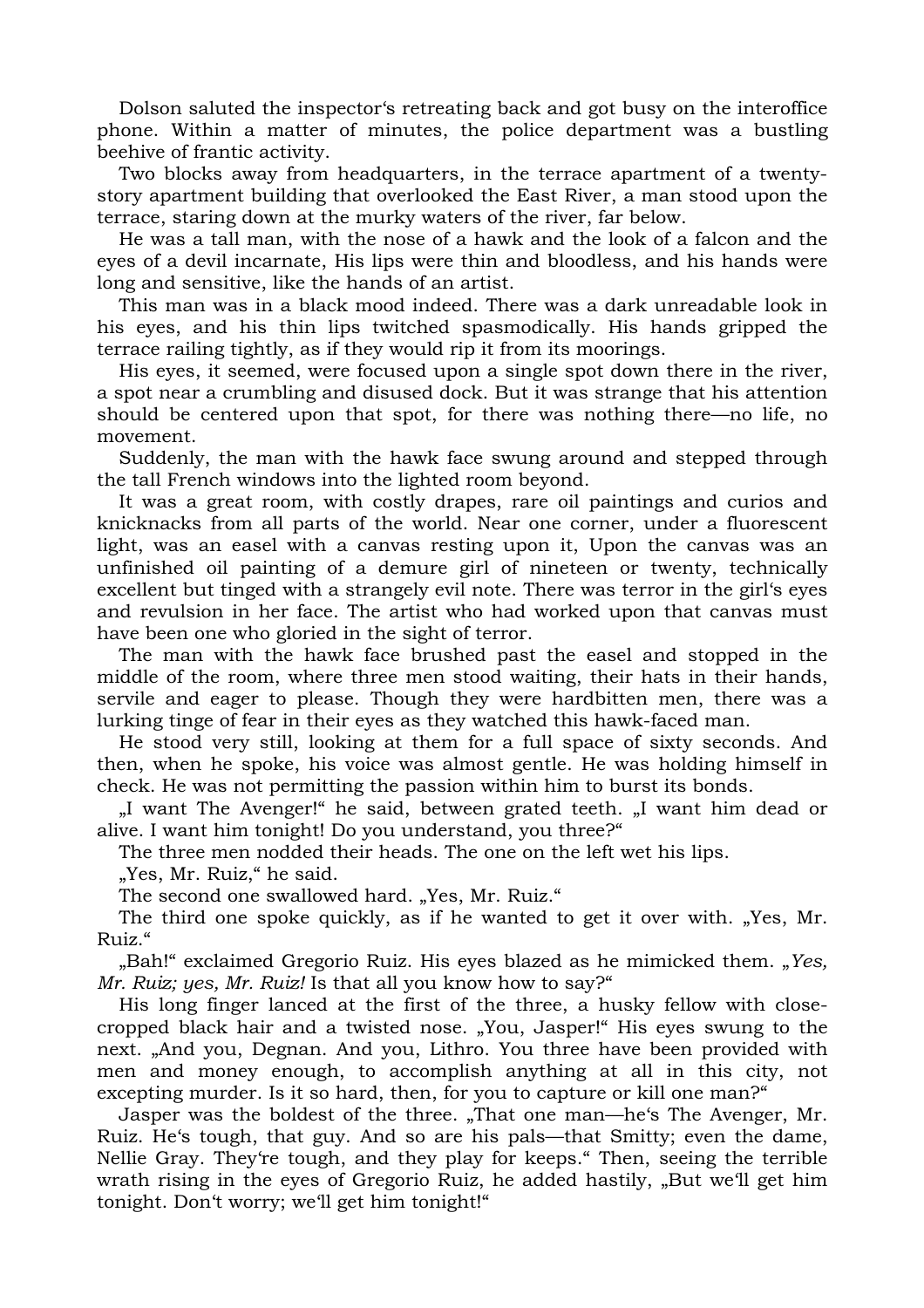Ruiz turned away from them. He strode out on to the terrace once more. Again, as if drawn by some terrible fascination, his eyes fixed upon that spot in the river, near the old and rotting dock. He spoke to them over his shoulder.

 "Somebody squealed to The Avenger about that thing that's out there in the river. We don't know how much the squealer told. But we can't afford to have The Avenger find that thing out there. Do you all understand?"

Once more there was that chorus of, "Yes, Mr. Ruiz."

Gregorio Ruiz sighed. He came back into the room.

"Come," he said. "I see that I shall have to take charge of this, myself. Listen to me closely, you three. I shall tell you how we will trap The Avenger—"

### **Chapter 2**

#### **Smoke Out a Killer!**

 IF Gregorio Ruiz and Inspector Cruikshank were both worried about The Avenger's activities tonight—each for a different reason—perhaps they both had more cause for concern than they thought. As for Gregorio Ruiz, had he known exactly where The Avenger was at that particular moment, his rage might have burst all bounds.

 That terrace apartment of Ruiz's was two blocks east of headquarters. Only a couple of blocks south of headquarters was the Criminal Courts Building. And here, on the third floor, a jury of seven men and five women was deliberating behind locked doors, on the fate of one man. That one man was Barney Dorset.

 The trial of Barney Dorset had lasted nineteen days. A procession of sixty witnesses had occupied the witness chair during Dorset's trial for murder in the first degree. Now, the jury was considering all the mass of evidence which had been placed before it. It had been locked in at eleven o'clock that morning. The judge was sleeping on a cot in his chambers, so that he would be on hand the moment a verdict was reached. The district attorney was pacing up and down in his office, and the defense counsel was engaged in a poker game with some reporters and bondsmen in a bonding office across the street from the courthouse.

 The defendant himself was under heavy guard in the detention room on the main floor.

 And it was just outside the courthouse that The Avenger might have been found, had anyone known where to look for him.

 The long, powerful sedan of Dick Benson was parked on the side street, only a dozen feet or so from the north entrance. Dick sat in the back, with Nellie Gray behind the wheel. Tonight, Nellie was acting as chauffeur. But, to look at her, no one would have guessed that Dick's chauffeur was, in reality, a daintily fragile blonde. Her golden-blond hair was piled high on her head, hidden by a chauffeur's cap. The curves of her slim, girlish figure were hidden by a gray whipcord uniform, and her hands were incased in huge leather gauntlets.

 Sitting in the rear, Dick Benson—The Avenger—was hardly more recognizable. He was attired in the complete outfit of a city fireman, with hip boots, fireproof coat and helmet, and a gas mask, slung by a strap over his shoulder. He had a long-handled ax at his side, and his face was liberally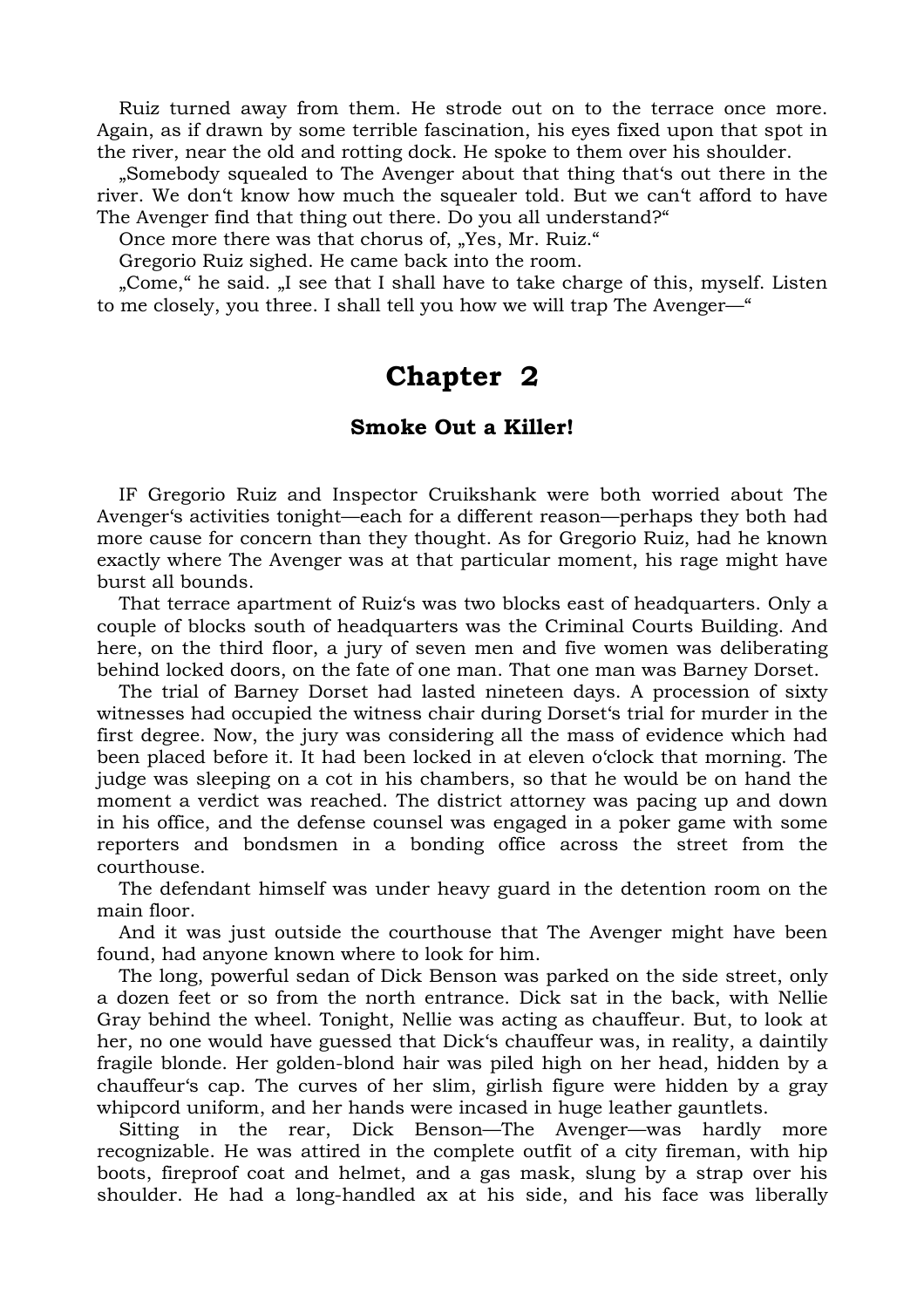covered with soot. To look at him, no one would have thought he was other than a hard—working, tired, city employee.

 Only his eyes indicated the driving resolve and the iron will which had made of him the one man whom the underworld feared and hated more than anyone or anything else.

 It was he—this Dick Benson—who meted out punishment to those malefactors who were too big and powerful for the law to touch.

 The long arm of The Avenger reached out where no man with a badge could legally go. And all over the world, men knew that if their cause was just, they could seek out that little street in the heart of New York where a small sign read: "Justice, Inc." There, they could find the help which the duly constituted authorities might be powerless to give.

 Tonight, The Avenger was engaged in just such a mission—justice beyond the power of the law.

 He sat, apparently at ease, with one eye on his wrist watch. Headphones were adjusted to his ears, and he was speaking into the mouthpiece of the powerful but compact short-wave sending-and—receiving set which was built into the car. A distorting device enabled him to speak in absolute privacy with Algernon Heathcote Smith, at the headquarters of Justice, Inc.

"All set, chief, "Smitty was saying. "Inspector Cruikshank phoned, but I gave him the brush-off. He hasn't got the faintest idea what we're up to. He's placed a couple of men outside here, on Bleek Street. But if you use the secret entrance, they'll never spot you."

"Right, Smitty," said Dick Benson, glancing at his watch. "Zero hour is 8:15. Synchronize your time. I have 8:13.5."

 $\mu$ Right, chief. 8:13.5."

"Signing off, Smitty."

"Good luck. Signing off!"

 Dick Benson removed the headset, placed it on a hook of the radio set and pressed a button. The set receded under the seat, a panel slid shut, and it was no longer visible.

Nellie Gray was watching him.

"Everything ready?" she asked.

The Avenger nodded. "Go to it, Nellie. Smitty will be phoning the alarm in less than a minute and a half."

 Nellie smiled. This diminutive girl, endowed with the courage and skill which many men would have envied, had preferred to work by the side of The Avenger in his constant warfare against crime, rather than to seek one of the many glamorous careers which might have been open to one as beautiful and attractive as she. And she performed the duties assigned to her perhaps better than any man.

 She slipped out of the car, walked swiftly to the corner, and threw a hasty glance around to make sure the cop on the beat was not in sight. Their timing had taken the cop's routine into consideration. At this moment, he would be at the other end of the beat, but those who worked with The Avenger had been trained always to be doubly sure. It was one of the many reasons why they, who took such numerous and terrible risks, were still alive and healthy.

 As soon as Nellie was sure the cop was not in evidence, she reached up to the firebox and pulled the handle. This would flash the alarm at fire headquarters, which, in turn, would flash it over the fire department's telegraph, to the nearest pumper company.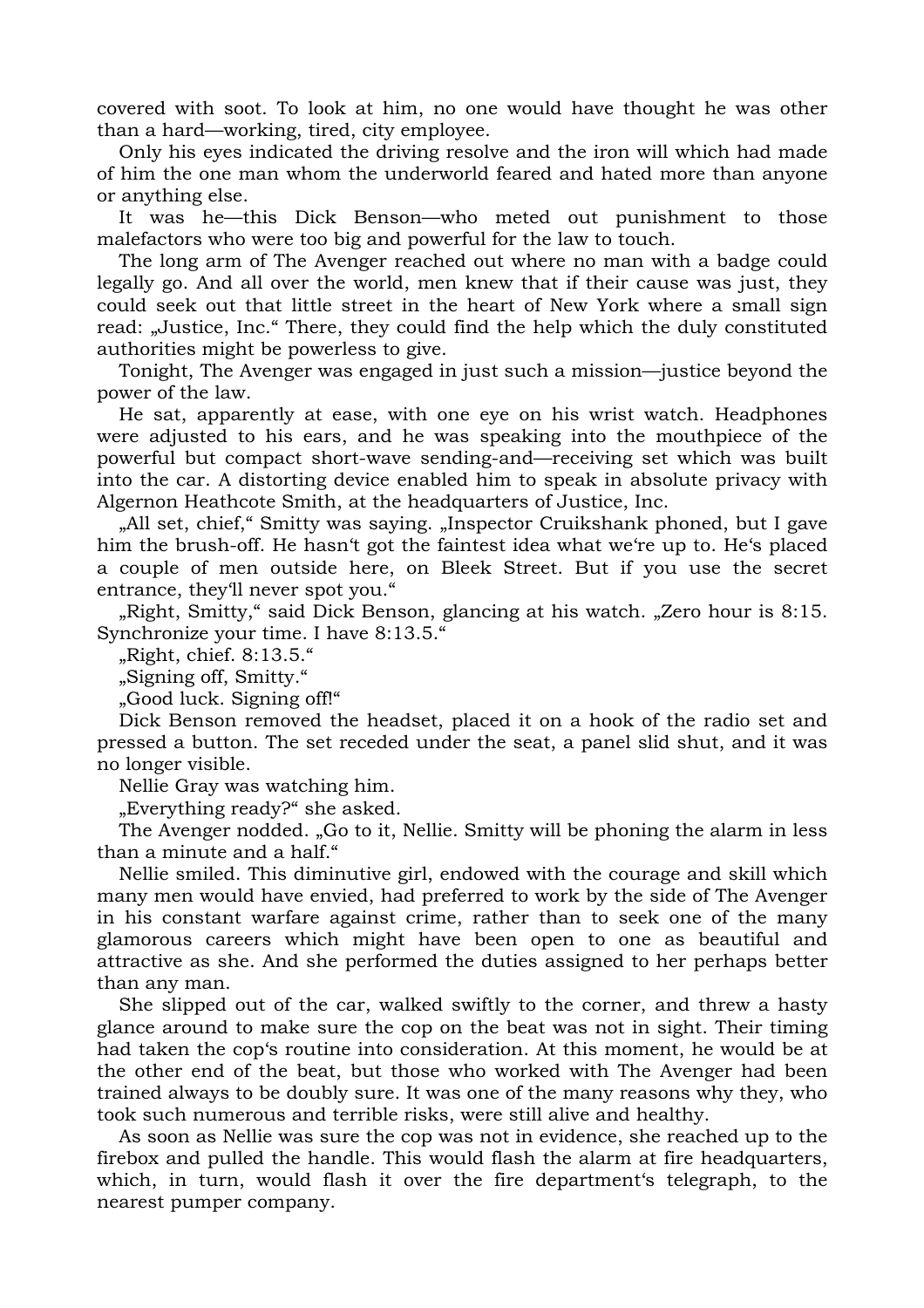At the same time, Smitty would be phoning in to say that he was a passer-by who had noted smoke issuing from the top floor of the Criminal Courts Building. This would insure that the dispatcher at fire headquarters would also send hook-and-ladder apparatus in addition to the pumper. Benson wanted as many pieces of fire apparatus as possible at the scene.

 After pulling the fire alarm, Nellie Gray strolled back, past the entrance of the building. From the pocket of her whipcord uniform, she took a small round object, about the size of an orange. She hurled this object in through the open doorway.

 There was a tinkling sound, as of broken glass, and a moment later, thick smoke began to billow out.

Nellie continued on to the car and slipped in behind the wheel.

Dick Benson's eyes were on his wrist watch.

 "Good timing, Nellie," he said. "It took you just a half minute to get to the box and a half minute to walk back and throw the smoke bomb. That brought it to 8:15. The engines from the fire house take ninety seconds to get here, which should bring it to 8:16.5."

 They waited till they heard the clang of the engines, around the corner. Then Dick Benson picked up his ax and stepped out of the car. He set off at a run for the side entrance. At the same time, a fireman from the pumper which had arrived at the front came running around the corner. Dick waved him back.

"I'll take this door!" he yelled.

 The fireman thought, perhaps, that Dick was one of his own crew, who had gone in the front, come through the building and out this entrance. He was satisfied and turned back.

 Dick adjusted his gas mask, covering his face entirely, and plunged into the cloud of smoke emanating from the courthouse.

 He had a complete plan of the layout of the building in his mind, so he did not need to see through the smoke to find the detention room where Barney Dorset was being kept under guard.

 The smoke was spreading so thickly that it had filled most of the main floor. But when Benson got close to the door of the detention room, he could see two guards milling around in front of it, with their hands at their eyes. The smoke bomb which Nellie had thrown had been especially constructed for this purpose by Fergus MacMurdie, another member of The Avenger's band, who was perhaps the most skilled chemist in the world. In addition to the smokeproducing chemical, the bomb which Nellie had thrown also contained a small quantity of xylil bromide, which is a highly effective, though absolutely harmless, form of tear gas. Those two guards would see nothing for perhaps twenty minutes, but their eyes would be all right again before morning.

 The Avenger slipped around behind the two milling guards, and fitted a key to the door of the detention room. He had taken the precaution to prepare this key in advance and knew that it would work.

He pushed open the door of the detention room.

 The smoke had not yet penetrated here. Barney Dorset was seated in a chair, handcuffed, with a cigarette between his lips. He was a surly brute of a man, with a stocky chest and a pair of long and powerful arms. He had done many a killing at the order of Gregorio Ruiz. Throughout the trial, he had not been greatly worried, because he knew that Ruiz would take care of him. Twice before, he had been tried for murder, and the case had gone to the jury. But in some strange and unaccountable fashion, the juries had found verdicts of "not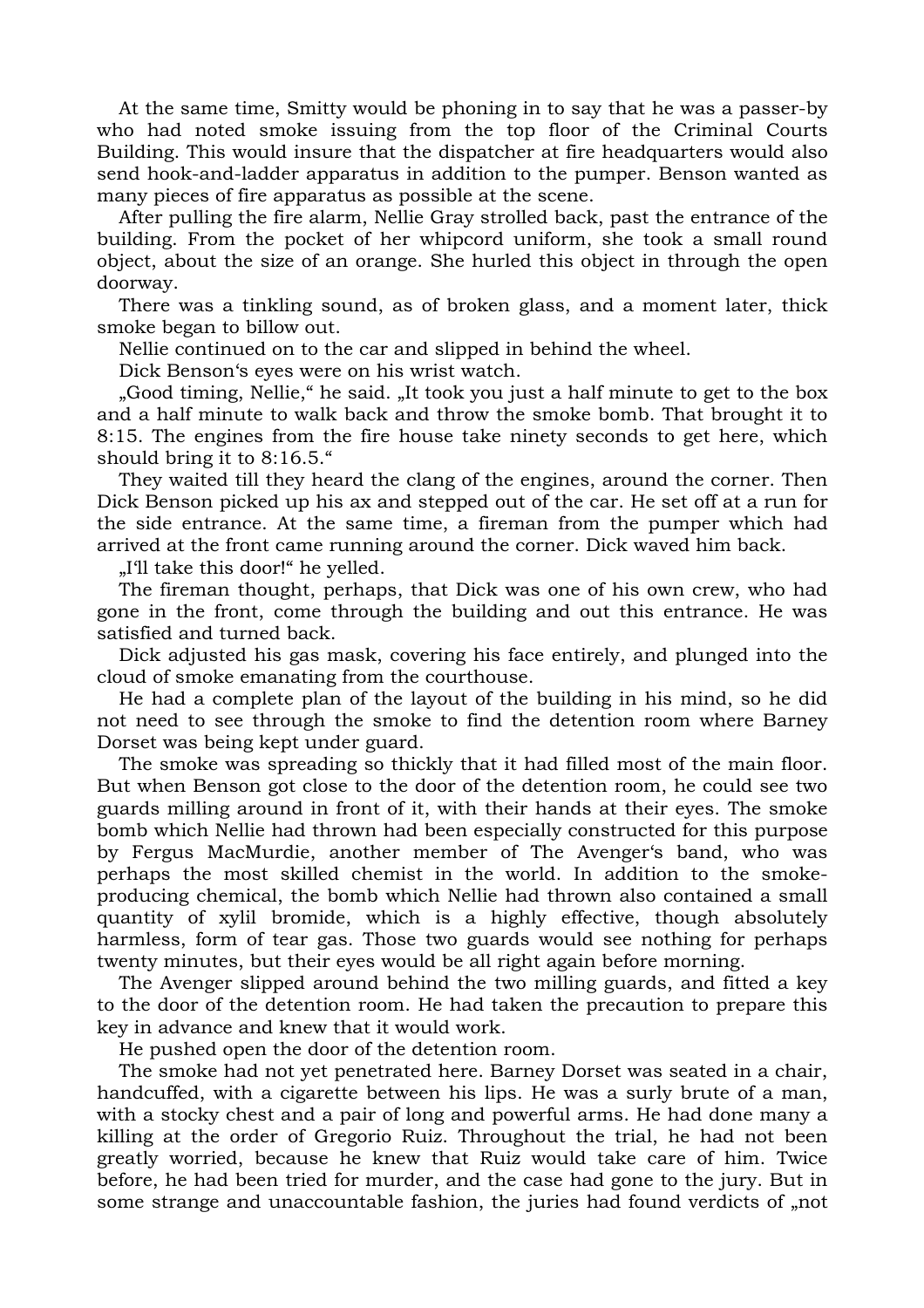guilty," despite the weight of evidence. He was quite sure that this would be the case now, too, and his demeanor indicated this feeling of assurance.

 There were two guards on duty inside this room, both armed with sawed-off shotguns. One of them had gone to the window at the arrival of the fire engines, but the other remained at his post, tautly watching the prisoner.

At Dick Benson's entrance, the guard exclaimed, "Say! Is it a bad fire?"

 He assumed, of course, that Dick was one of the firemen, and that the guards outside had opened the door for him.

 "Not bad," said Dick. The smoke rolled in with him, filling the room swiftly. The guard's eyes began to tear, and he raised a hand to rub them. At the same time, the other guard, at the window, began to rub at his eyes, too.

 Dick Benson stepped over to the first one, took a small pellet out of his pocket, and cracked it between his fingers, right under the man's face. The guard got one whiff of the powerful anaesthetic chemical which the pellet contained, and his head drooped.

 Swiftly, Dick repeated the procedure with the second guard. In a moment, they were both unconscious.

 It was beginning to be difficult to see through the smoke which was pouring in from the corridor, but Barney Dorset hadn't missed a thing.

"Hey," he exclaimed. "What goes on? You ain't a real fireman—"

 "No, you fool!" Dick Benson snapped. He had dropped to one knee beside the unconscious guard and was going through his pockets. He found the man's keys, and sprang to Barney Dorset's side. Swiftly, he unlocked and removed the handcuffs.

Dorset's eyes widened. "I get it! Greg Ruiz sent you. He's pulling this phony fire to get me outta here!"

 "Follow me," Dick said curtly. "Keep your eyes closed, so the smoke doesn't hurt them. Hold on to my coat. And don't lose me!"

"Don't worry, pal," Barney Dorset said with a wide grin. "I ain't anxious to stay in this hole. If Ruiz is pulling this play to get me out, it means he couldn't reach the jury this time. But I don't get it. He told me everything was fixed. Something must have slipped up."

 "Never mind the talk," Dick Benson told him. "Save your breath. You'll need  $i$ <sup>t</sup> $\in$ 

 His gas mask afforded him protection against the tear gas and he felt his way out of the building, with Dorset hanging on to his coat.

## **Chapter 3**

#### **Prisoner.**

 IN the street, a great crowd had gathered, and the police had established safety lines. Just before emerging, Dick stripped off his fireman's uniform and boots, together with the gas mask, and dropped them on the floor. When he and Dorset emerged, they looked like two civilians who had fought their way out of the smoke.

"Keep your face covered with your arm," Dick whispered to him. "Act as if your eyes hurt."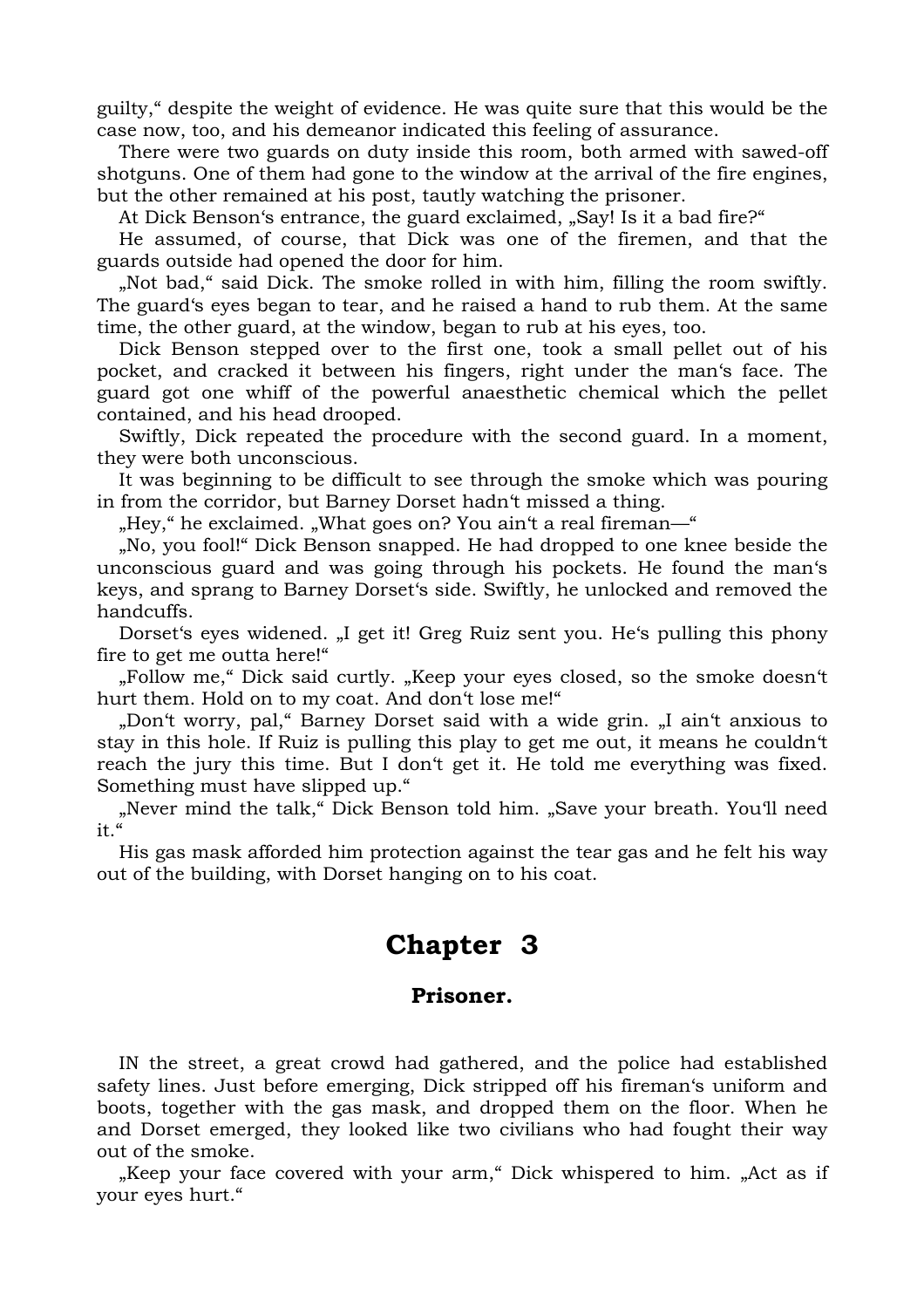"I don't have to act," Dorset growled. "I kept them closed, but they sting like the devil, anyway." He chuckled. "Boy! Ruiz is the smartest guy in the world. Imagine walking right out through the police lines like this!"

 Uniformed men helped Dick and Dorset to the curb, and they climbed into the waiting car. As soon as they were inside it, Nellie Gray backed it down the street, with policemen waving them on, glad to get the auto out of the way. In a moment, they had backed around the corner, and Nellie headed the car uptown.

Dorset sat back, reclining at ease, his brutish face mirroring triumph. "It's good to work for a guy like Ruiz. He sure takes care of you. No wonder he's got the city eating outta his hand. Take me, for instance. I'd shoot the mayor to death on the steps of city hall, if Greg Ruiz gave the word. Cause why? Because I know Ruiz would get me off!"

 He took a deep whiff of his cigarette as the car sped north, and allowed the smoke to dribble luxuriously from his nostrils.

"I swear by Gregorio Ruiz!" he said.

Nellie Gray turned her head slightly and uttered a low, amused laugh.

"Brother," she said, "you'll soon be swearing at Gregorio Ruiz!"

 At the sound of the feminine note in her voice, Barney Dorset froze, with the cigarette halfway to his lips, his eyes on her trim, whipcord-clad shoulders.

"Hey," he said. "You're a dame!"

 He turned his head slowly and, for the first time, took a good look at Dick Benson. His eyes became wide, and flecked with terror, as he recognized the face of the man in whose car he was riding.

"The Avenger!" he gasped.

Dick Benson nodded. "That's right, Dorset. That jury back at the courthouse wouldn't have convicted you. Your boss got to them. But it will be a little harder for Ruiz to get you out of this!"

 With a cry of rage and terror, Dorset flung himself at The Avenger. But Dick Benson's hands moved with uncanny swiftness, and before the killer realized what had happened, he was helpless in a punishing arm lock.

 Benson held him so for a moment, then flung him back contemptuously in the seat.

 Dorset stared at The Avenger like a caged and helpless animal which has suddenly learned that its keeper's whip has mastered it. He licked his lips. The fight was gone out of him.

 Dick took another one of the pellets from his pocket. Holding his own breath, he stretched out his hand and broke it under Dorset's nose. The killer went lax as the powerful drug acted upon him. He slumped down, unconscious.

 Nellie Gray tuned in the shortwave radio on the dashboard to get the police calls. The announcer was frantically calling all cars. The escape of Barney Dorset had been discovered. All policemen were cautioned to be on the watch. All exits from the city were being blocked. But The Avenger's name was not mentioned in connection with the escape. Nellie switched off the radio.

"Chief, " she said, over her shoulder, "I think you're a wonder!"

 "Don't crow, yet, Nellie," The Avenger said soberly. "We haven't licked Ruiz. Our gamble is that this will bring him out in the open; that he'll try something desperate to rescue Dorset and leave himself unguarded. But he's pretty clever. From now on, the watchword is *constant alert*. We can't tell where or how Ruiz will strike back."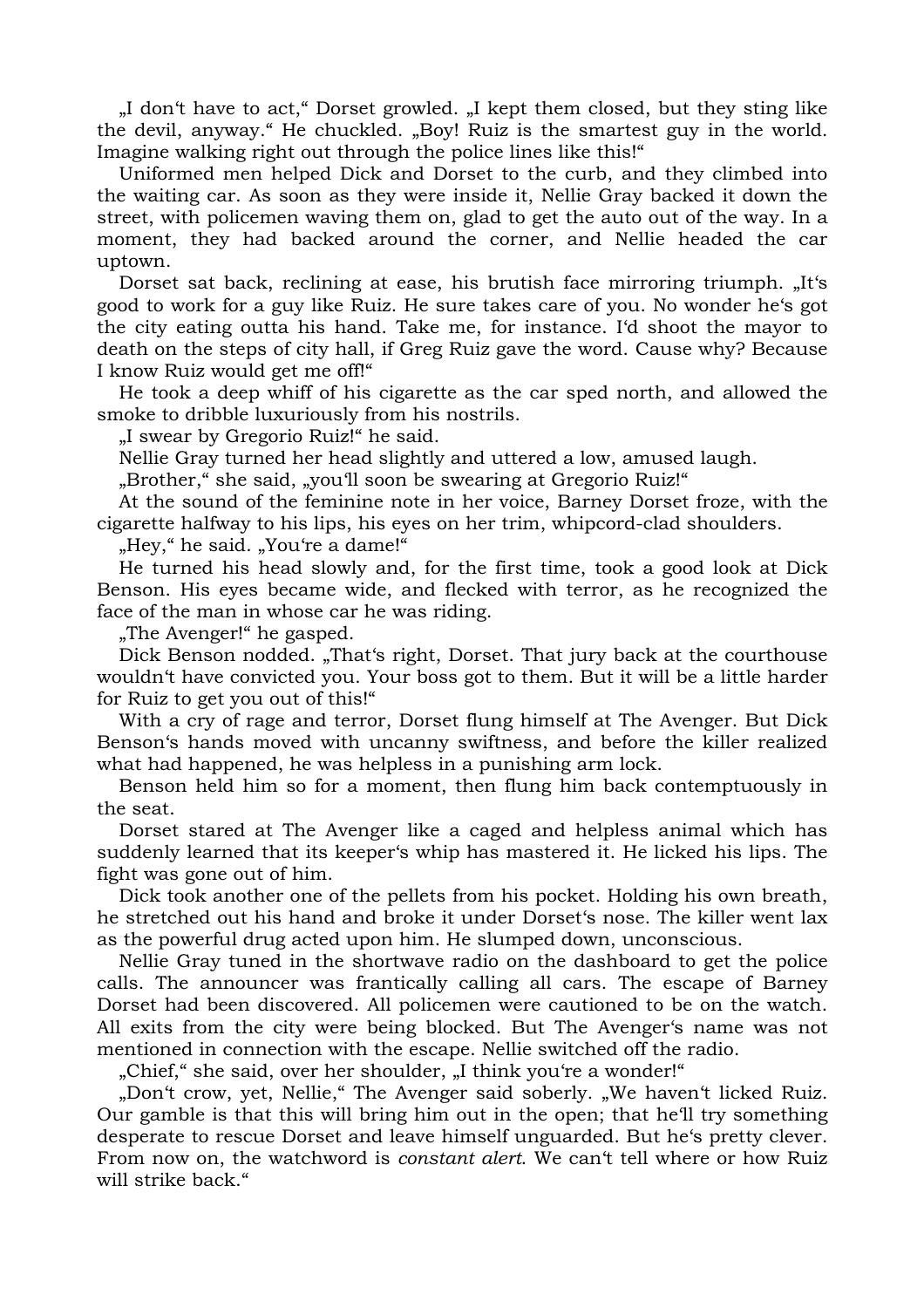He pressed the button which brought the sending-and-receiving set out and once more got contact with Smitty.

 "Operation completed successfully, Smitty," he said. "We're approaching headquarters from the rear. All clear?"

"All clear, Dick," Smitty reported. "You can come in."

 Nellie swung the car into the next street behind Bleek, where the headquarters of Justice, Inc., were located. In the middle of the block was a public garage, which appeared innocent enough to the casual observer. But the moment the car rolled in, a service mechanic waved it on, down toward the rear. Nellie swung the car down a ramp which led into the basement. There were many cars parked here, and at one end of the basement was a greasing pit.

 Nellie drove the car onto the pit. Immediately, an overhead door came down, shutting them off, in absolute privacy from the rest of the floor. The whole greasing rack began to descend, like an elevator. A moment later, they were in a wide, concrete tunnel, large enough for the car to move through, with room to spare on either side, but with no illumination.

 Nellie Gray switched the headlights on, drove down the length of the tunnel, bringing the car to a stop at a blank wall. Immediately, the whole section of floor on which the car rested began to rise. In a moment, they were in the private garage of Justice, Inc., on Bleek Street.

 This was the means of ingress and egress which The Avenger used when absolute secrecy was of paramount importance, or when the headquarters were under surveillance. In addition to the buildings on Bleek Street, Dick Benson was the secret owner of all that property on the entire square block. The public garage through which they had come was operated by a man who was in debt to Benson for his life and who was deeply devoted to him, and the employees of the garage were all trusted men who had seen service with The Avenger in many parts of the world.

 There was never any danger of betrayal in the ranks of those who worked for Justice, Inc.

 Dick Benson lifted the inert form of Barney Dorset out of the car and slung him on his shoulder. With Nellie leading the way, he carried him through the connecting passage, into the main building, and up a flight of stairs.

Smitty was waiting for them there, grinning.

 "Inspector Cruikshank is upstairs in the office," he announced. "And is he mad!"

"I'll talk to him now," The Avenger said, "if you'll take this off my hands."

 Smitty grinned, and took over the burden of the unconscious Dorset. He didn't bother slinging Dorset over his shoulder. He just carried him under his arm.

 Algernon Heathcote Smith, research engineer and electrical wizard, was a giant of a man, looking like some towering Viking god of old, descended fresh from Valhalla to stride among mortal men. When his parents had sent him to Groton and then to Cambridge and Edinburgh, they had never thought that his brilliant and studious mind would ever find interests outside the cloistered halls of some sedate university.

 But the crusade which The Avenger waged against crime had attracted Smitty's allegiance, and his greatest happiness was to risk his life daily in the constant war which Justice, Inc., was waging against the forces of evil.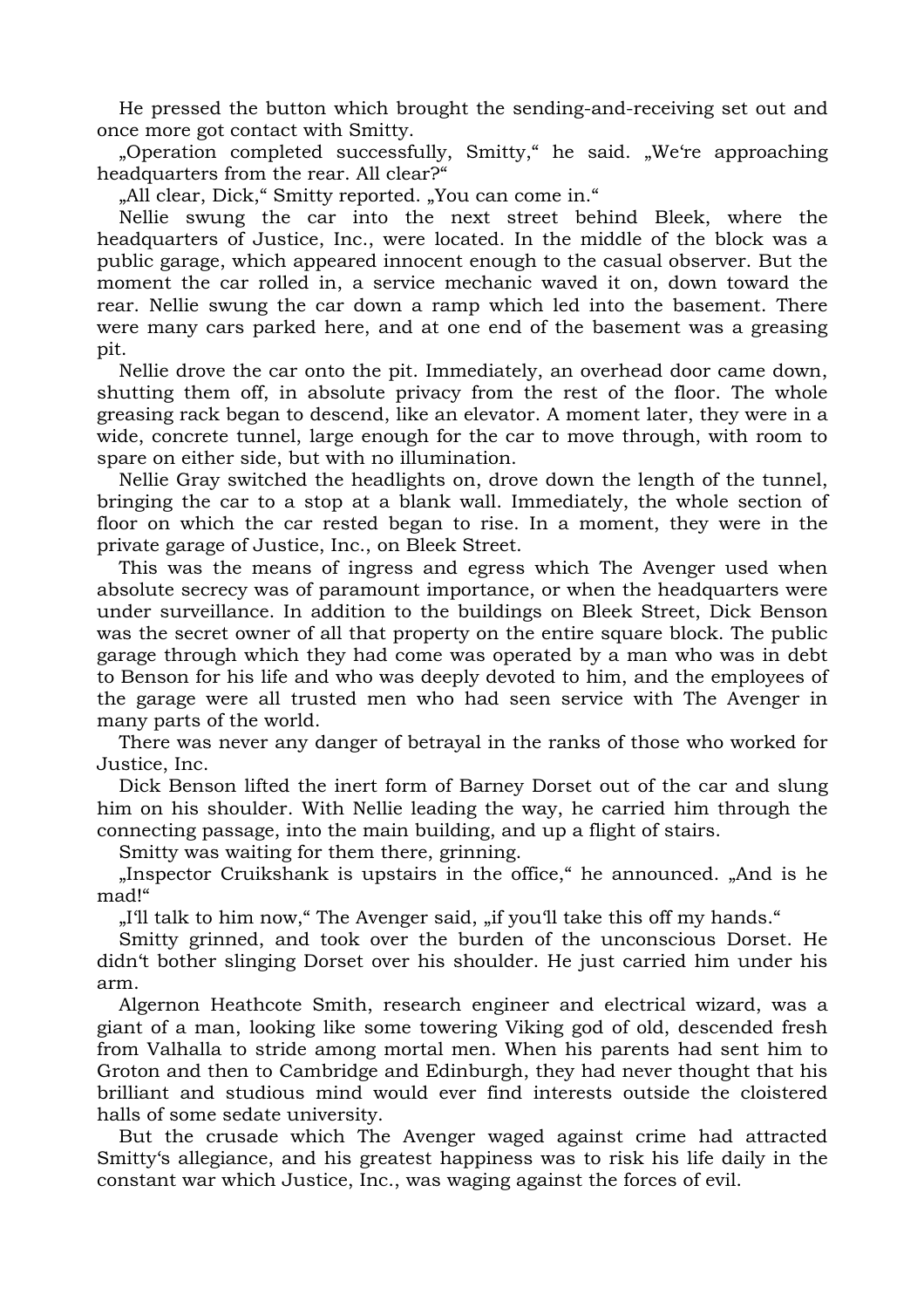He carried Barney Dorset as if he were a child's stuffed doll, rather than an inert man weighing a hundred and eighty pounds.

 "I'll put him in the yellow room," he said. "Cruikshank would never find that room—even if he got a search warrant and went through this place with a hundred men!"

Benson raised his eyebrows. "Is it that bad, Smitty?"

 "It's worse than that!" laughed Smitty. "Cruikshank is on the warpath. He threatens to go right out and get a search warrant!"

 Smitty left, with Dorset under his arm, and Dick Benson turned to Nellie Gray. He patted her on the shoulder. "That was nice work, tonight," he praised her. "Better go and change. Get rid of that chauffeur's uniform."

 He hurried upstairs, to the waiting room, where Inspector Cruikshank was champing at the bit, pacing up and down and listening to the radio. The announcer was babbling excitedly about the escape of Barney Dorset and hazarding a number of theories as to who had planned and arranged it.

Cruikshank shook an angry finger at Dick. "Look here, Benson—I know damned well that you're the one who got Dorset out. Where is he? What've you done with him?"

 "My dear inspector!" protested The Avenger, "are you accusing me of helping a murderer beat the law?"

 "I know how you'll help him beat the law, Benson. You won't kill him yourself. But you'll arrange it somehow, so that he'll be found floating in the river some morning. Mind you, I'm not saying that isn't justice. Dorset wouldn't have been convicted. I know, and you know, that Ruiz is back of him, and nobody that Ruiz backs ever goes to the chair. But, man, you've set the city on its ear. I was afraid you'd do something fantastic, but I never guessed at this. When the word came in that you were prowling all the dives, I sent men out to find you—"

 "Yes, I know," The Avenger said. "But you should have come straight here if you wanted me, Cruikshank. You see, I'm here now. And you've had men watching this place since eight o'clock. They didn't see me come in, did they?"

Cruikshank nodded bitterly. "You've got half a dozen ways of getting in and out of here, Benson. I swear I'm going to take this joint apart one of these days."

"But not tonight, inspector. You'll excuse me? I'm busy—"

 "Now wait, Benson. Don't give me the bum's rush. I want Dorset. You've got to turn him back!"

"Why?" The Avenger's voice cracked like a whip.

 "You violated the law, Benson. Do you realize you could get twenty years for what you did tonight?"

"How do you know Gregorio Ruiz didn't do it?"

 "Ha! Because Ruiz called me up the minute the escape was flashed. He's burning up. He's afraid you'll make Dorset talk. He didn't say so, but anybody can guess that's why he's so hot about it. He was hot before, when he found out you were gunning for him. There's something he's afraid you'll discover—"

"That's right," The Avenger said quietly. "And I mean to discover it tonight!" Cruikshank looked at him queerly. "What do you mean?"

"Come," said The Avenger. "I'll show you!"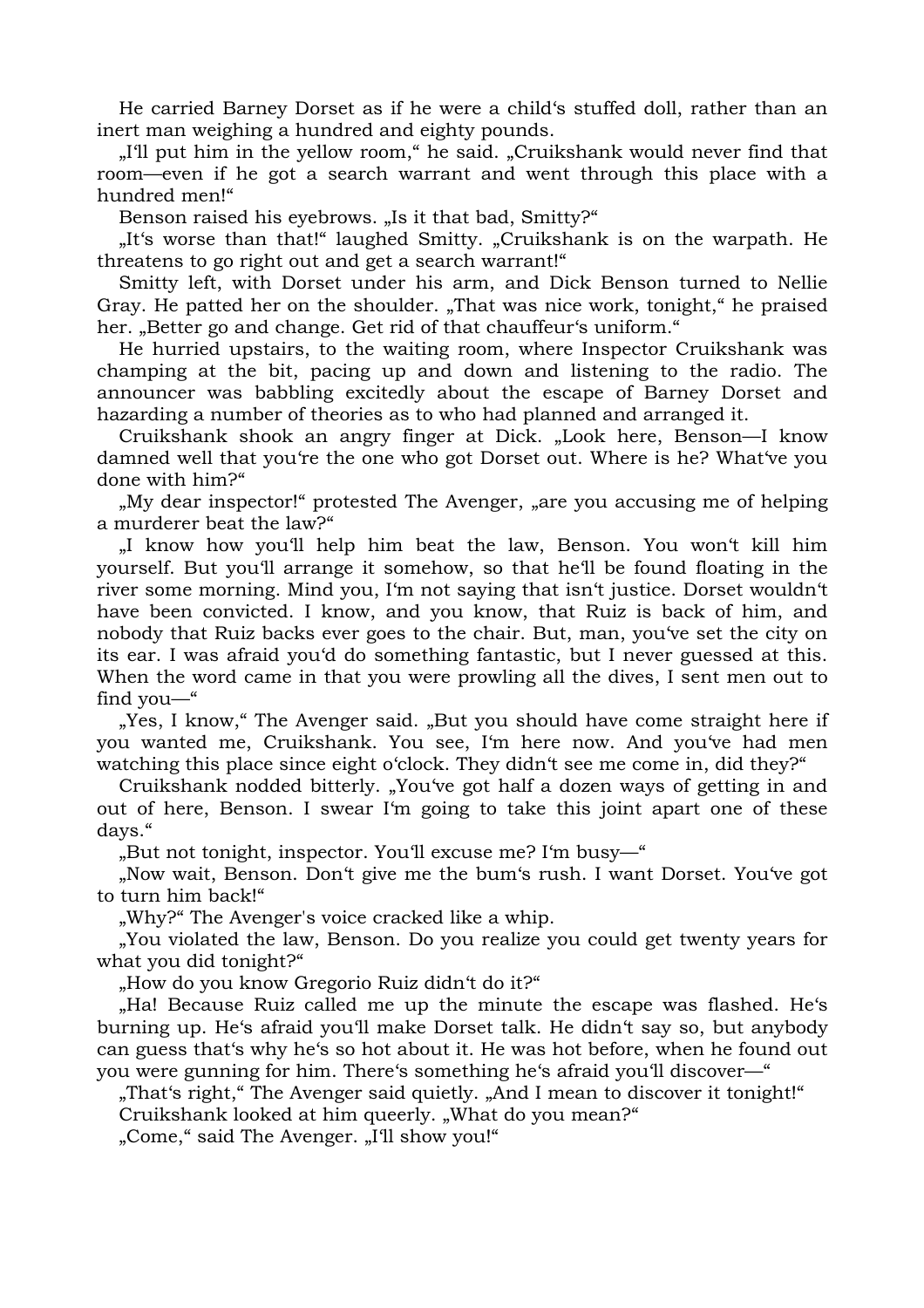### **Chapter 4**

#### **Trapped Blonde!**

 DICK led the inspector out of the room, down a corridor, then up a short half flight of stairs. He rapped lightly at a door, and an elderly, high-pitched voice said, "Come in, please."

The Avenger pushed open the door, and they entered.

 Cruikshank stared at the single occupant of the tastefully furnished guest room. It was a little old lady, with gray hair neatly combed and her wrinkled face alight with eagerness. She put down her knitting and stretched for a hand to Dick.

"Mr. Benson!2 she exclaimed, almost pathetically. "Have... have you any word of my Laura?"

Dick went over to the chair and touched her hair lightly.

"Not yet, Mrs. Trent," he said in a voice that was surprisingly gentle. "But I hope to have something definite—tonight."

 There were tears in Mrs. Trent's eyes. She tried to take Dick's hand and kiss it, but he withdrew it gently.

"I wanted you to meet Inspector Cruikshank," Dick said.

The old lady peered at him through her spectacles. "We've met before," she said dryly.

Cruikshank was embarrassed. "Why...er...yes. I believe Mrs. Trent came to see me yesterday, about her daughter who had disappeared."

 "She didn't just disappear!" Mrs. Trent snapped. "She was taken. Taken by those devils who work for Gregorio Ruiz. I told the inspector the whole story how Laura came home that night from work. She's a waitress in a restaurant, and she works till 9:30. She walks home along the River Drive, and she saw the boat out in the river, and she saw how they lifted the poor man up in the boat. He was tied and gagged, and he had something heavy around his feet. They threw him overboard, and he sank!

 "It was raining hard that night, and Laura was hurrying, but she was so shocked she stopped in the rain, unable to move. Then there was a flash of lightning, and she saw the face of one of the men in the boat. The men saw her at the same time, and they turned the boat toward shore. Laura ran all the way home. She told me what she had seen, and I said she should go to the police."

 Old Mrs. Trent stopped, and ran a finger under her glasses, to wipe away the tears. Then she went on: "But Laura never got to the station house. Those men must have followed her home, and waited outside for her. She didn't come back. Those men must have taken her away!"

 Inspector Cruikshank coughed. He looked shame-facedly at The Avenger. "Mrs. Trent told me the story. We dragged the river at the spot she mentioned, but we didn't find any body. So we didn't believe her story. We merely filed Laura Trent's name with the missing-persons bureau."

"I know," The Avenger said. "But wasn't that the night that Lou Marconi disappeared? He was the bookmaker who was trying to buck Gregorio Ruiz."

"Yes, that's right. But just the same, we didn't find the body."

 "Isn't it possible that those men dived for the body, after they learned that Laura had seen them, and brought it up and dropped it somewhere else?"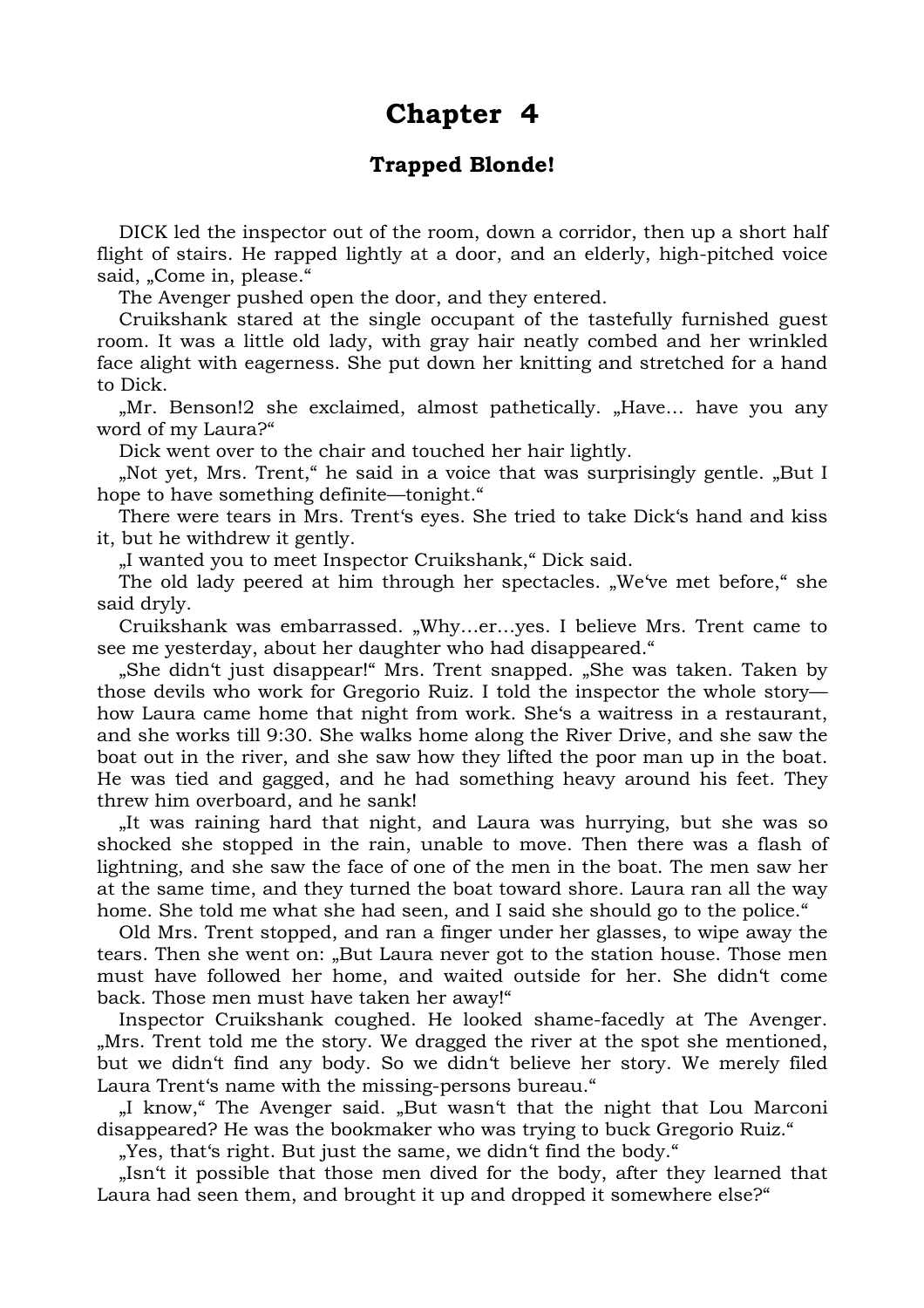"Of course it's possible," Cruikshank admitted. "But what can we do about it? If we arrested Ruiz on a charge like that, he'd be out in ten minutes, And he'd sue the city for false arrest!"

"Maybe you can't do anything about it, Cruikshank," The Avenger said softly. "But I intend to do something! I'm going to see if I can save Laura Trent"—he lowered his voice so that even the inspector barely heard him—"if it isn't too late!"

 He took Cruikshank by the arm and led him out of that room, nodding to Mrs. Trent as he closed the door behind them.

In the corridor, his grip tightened on the inspector's arm. "I'm keeping that old lady here," he said tightly. "It's the only place in the city where she'll be safe from Ruiz. And, in case you're interested, that's the reason why Ruiz was so burned up when he heard I was out after him. He guesses where Mrs. Trent is. And he guesses what she's told me."

Cruikshank looked at him queerly. "You think it was Ruiz himself whom Laura Trent saw in that boat?"

The Avenger nodded. "Ruiz's ace killer, Barney Dorset, was in jail. I happen to know that two of his other top killers were in Chicago on a little job. He had Jasper and Degnan and Lithro, of course, but he wouldn't trust them alone on a piece of business like that. So it's quite likely that he supervised it in person." The inspector's eyes were very thoughtful. "Jove! If that's true, Benson, you're on the track of something!"

The Avenger said quietly, "And do you still want me to turn Barney Dorset over to you?"

Cruikshank avoided his gaze. "Er...suppose you forget that I've seen you, Benson. Let's just imagine that I didn't find you in. And the best of luck to you!"

 The hands of the two men met in a tight grip. Then Inspector Cruikshank turned and hurried out.

 The Avenger went swiftly to his office on the top floor. Smitty and Nellie were already there, waiting for him.

 "I've got Dorset nice and cozy in the yellow room," Smitty chuckled. "He came to, but he's as jittery as a Jap in a Chinese laundry. I think we can make that baby talk!"

"What about Mrs. Trent?" Nellie asked. "Is she all right?"

The Avenger nodded. "I promised her that we'd have some word about her daughter tonight."

 He picked up a phone from the battery of instruments on his desk, consulted a notebook, and dialed a number.

Smitty and Nellie watched him tensely.

 "I hope this works!" Nellie said fervently, and added: "For Mrs. Trent's sake!" Dressed in feminine clothing, with her blond hair falling to her shoulders, Nellie Gray reminded one of a dainty and fragile Dresden doll, which one might hesitate to touch for fear of shattering it. But many a hardened criminal had discovered, to his sorrow, that Nellie's looks were entirely deceiving, when it came to a good fight.

The Avenger got his connection. "Hello," he said. "I want to talk to Arnie Jasper."

 In a moment, he was talking to one of the three men who had been present in Gregorio Ruiz's terrace apartment, earlier that evening.

 "Jasper," he said coldly, "this is Richard Benson. No, don't say anything. You needn't deny that you're connected with Ruiz. I want you to deliver a message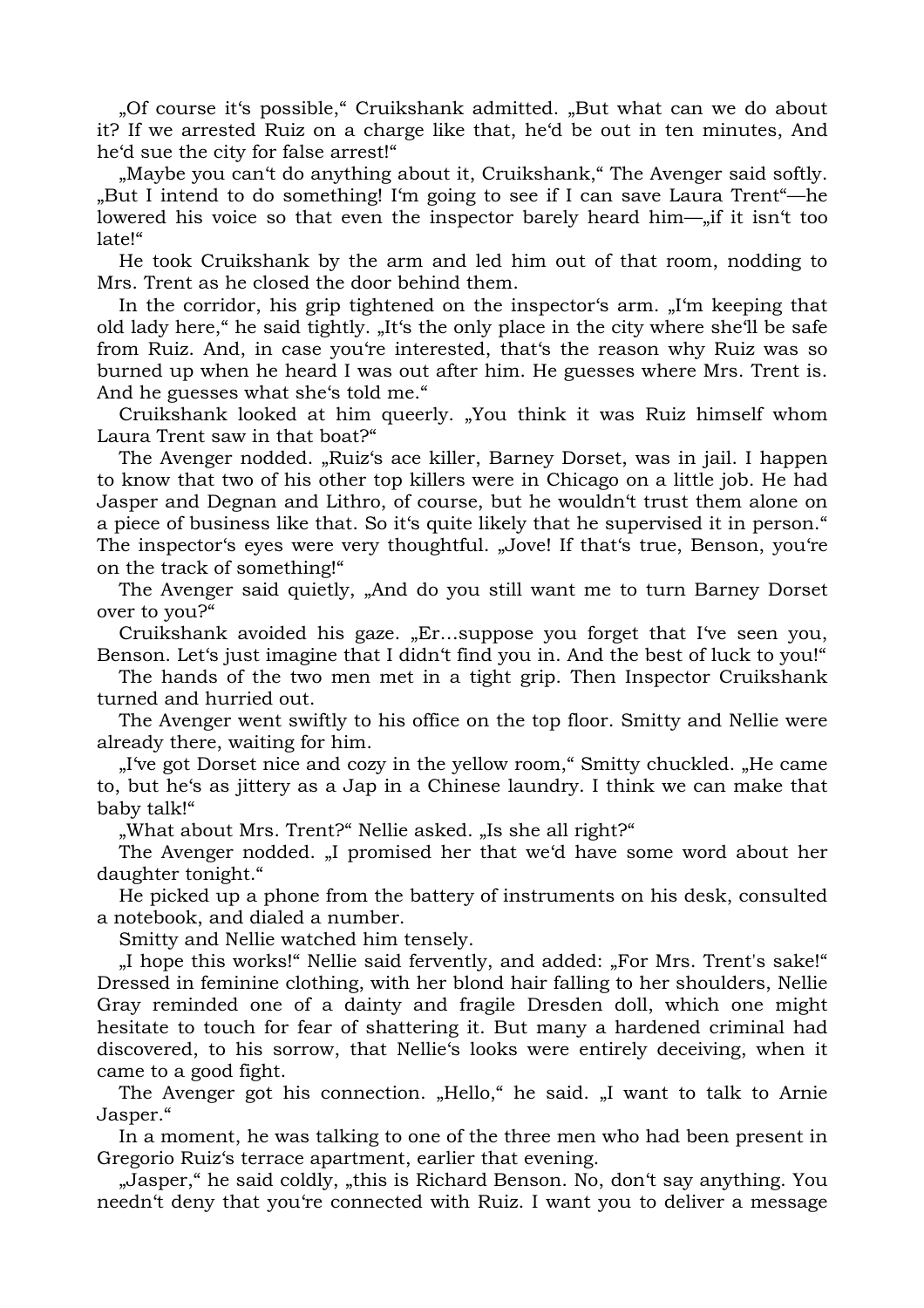to him. Tell him that I'm ready to make a trade with him. Understand? If he wants to do business, have him call me immediately, at Lakeside 7-7777. Goodby!"

And he hung up.

 The three of them waited tensely, for perhaps four minutes. Then the phone rang.

"Ah!" said Smitty.

Nellie Gray's eyes were shining. "Then Laura Trent is still alive!" she whispered. "Otherwise Ruiz would not have anything to trade for Barney Dorset!"

The Avenger picked up the phone slowly.

"Benson? This is Gregorio Ruiz. You wanted to talk to me?"

"Yes," said The Avenger. "I believe you have something I want. On the other hand, I have something you want. I suggest we make a trade."

"I don't know what you're talking about!" Ruiz said carefully. "But I'm interested. Just what do you mean?"

The Avenger's voice was stern. "Let's not beat around the bush, Ruiz. I'd like very much to keep Dorset. I can make him talk and get enough out of him to finish you. But I'm willing to give up that chance, to save the life of Laura Trent. If she's still alive, we can trade. If she's dead—Heaven help you!"

There was a moment's silence. Then Ruiz's voice, low but clear. "I'll trade, Benson. Where can we discuss the details?"

"Anywhere you say."

 "I'll meet you at the information booth in Grand Central Station in fifteen minutes. That's the best place to talk. There are no walls to listen. I'll bring one man with me, and you bring one man. I want your word that you won't attempt anything against my personal safety during our talk."

"You have my word," Benson said coldly.

"Good. And I give you my word that—"

 "You don't have to give me your word, Ruiz. It's no good. I'll take care of myself!"

"All right then," the other snapped. "I'll meet you in fifteen minutes!"

Dick Benson hung up. He looked at his two friends. "Well," he said, "we have still to find out if Laura is alive. Ruiz may be Iying. He may have killed her already. But we'll find out soon enough. Come on, Smitty!"

Nellie saw them to the elevator. Smitty chucked her under the chin, "Hold the fort, baby. And don't make eyes at that Barney Dorset. He's a killer-diller!"

"Get going, you big lug!" Nellie told him. "And don't take any wooden slugs!" Smitty chuckled. "Not me. Or lead ones, either!"

 Nellie watched through the nickel-steel slats of the Venetian blinds at the top-floor windows while they got into one of the cars parked at the curb. Then she went to the teletype machine to get the latest police releases on the search for Barney Dorset.

 But she had hardly been there five minutes, before a red panel light showed that she had a visitor.

 Frowning, Nellie switched on the small television unit, which threw on a screen a picture of the downstairs vestibule.

 There was a dark-haired girl standing there, a girl about nineteen or twenty, dressed in a cheap blue coat. She seemed quite nervous and agitated and kept looking around as if afraid she was being followed.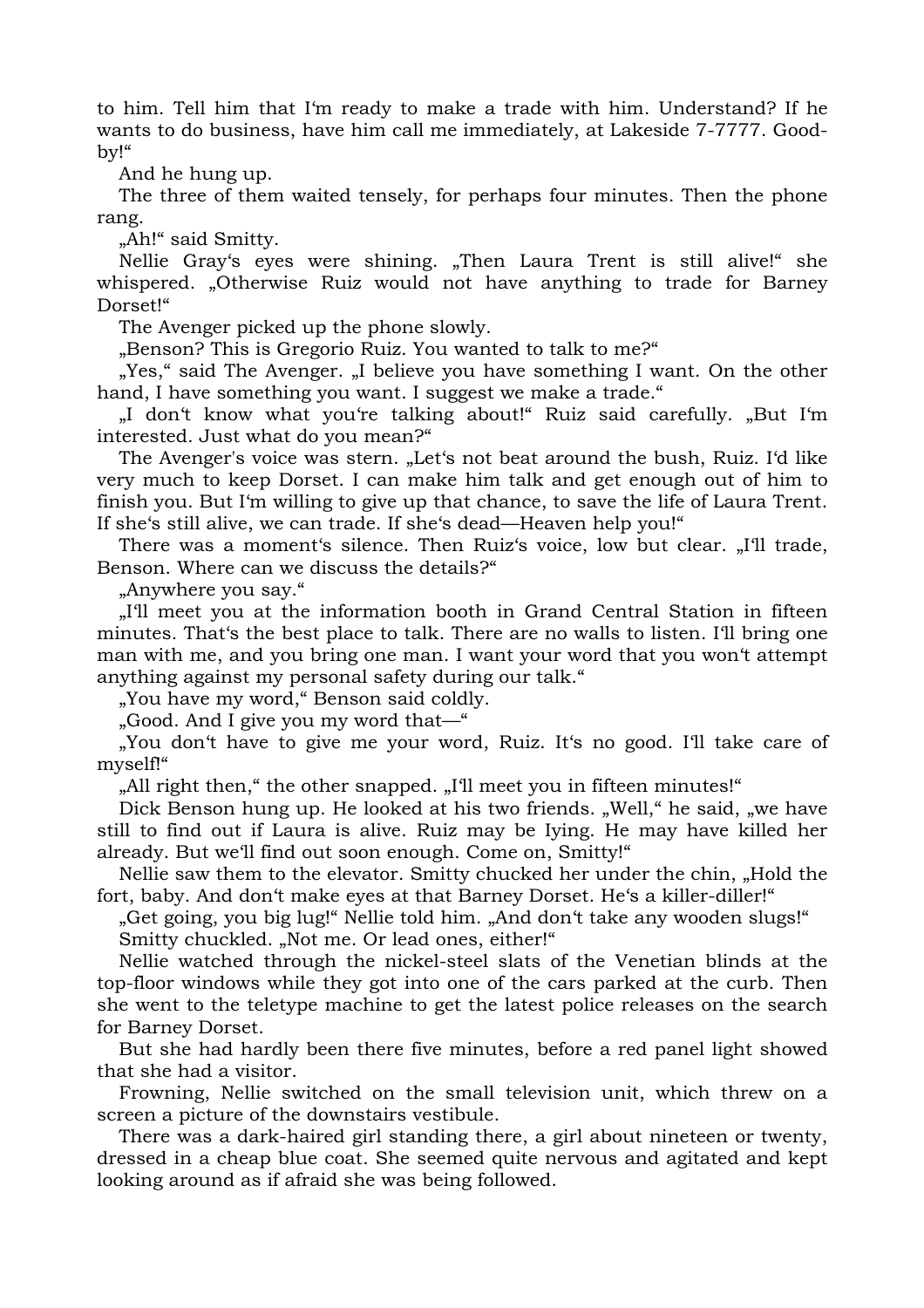Nellie swiftly pressed the button which opened the door. She was alone now in the building, for The Avenger's other assistants were away on various missions, and she had the full responsibility of the place upon her slim shoulders.

 She watched the screen, and saw the dark-haired girl enter. Immediately, Nellie pressed the button which closed and locked the front door. Then she pressed a switch which transferred the image on the screen from the outside of the building, to the interior. Now, she could watch the dark-haired girl in the vestibule. Nellie placed her mouth to a speaking arrangement, and said, "Come upstairs, miss."

 She watched the visitor step into the waiting elevator; then she pressed another button which opened the office door, admitting the visitor.

 The girl entered, and looked around the strangely equipped room in a shy and frightened manner.

"What can I do for you?" Nellie asked in a kindly tone.

 The girl's dark eyes met those of Nellie. She advanced a timid step into the room.

"My n-name is Dora Hayes," she said. "I... I want to s-see Richard Benson."

 "I'm sorry," said Nellie, "but Mr. Benson isn't in. Perhaps I can help you? I'm Nellie Gray, his assistant."

"I... I have something to tell him. It... it's about Laura Trent." Instantly, Nellie was alert. "What about Laura Trent?"

 $\mathcal{L}$  I think I know where to find her. I shouldn't be doing this. It... it's as much as my life is worth. But Laura is my friend. We worked in the same restaurant."

Nellie took her by the arm and led her to a chair. "Now, tell me all about it."

Dora Hayes looked up at her pathetically. "If The Avenger were only here! There's no time to lose. I overheard two men talking. They were just starting to have dinner in the restaurant, and they didn't know I was clearing the booth behind them. One of them mentioned Laura's name. He told the other to order some sandwiches to take out, because the Trent girl would starve if they didn't send food down to her at least once a day. The other one laughed. He wondered why they didn't let her starve to death, and the first one said maybe they'd need her alive. And then when I brought the water to their table, they told me to make up two ham sandwiches to take out."

Nellie was watching the girl closely as she talked. "Do you know either of those two men?"

 "One of them comes in regularly. His name is Arnie Jasper. He runs a numbers racket, I think. They're still in the restaurant. I asked another girl to take my place and hurried over here, because I knew that The Avenger had been looking for information about Laura Trent."

Nellie Gray made her mind up swiftly.

"Wait here, miss!" she said.

 She hurried out of the room, and got an extra automatic. She put it in a special silk holster, which was strapped around her thigh. She had a gun in her bag, but she was not overlooking the possibility that this might be a trap of some kind. And if she should find herself in a tight spot, deprived of her purse, she could always get at this extra gun. She went into the next room, and looked through a peephole at Dora Hayes. The girl was sitting exactly where Nellie had left her, her hands clasping and unclasping nervously.

Satisfied, Nellie came back into the room.

"Let's go, Dora!" she said.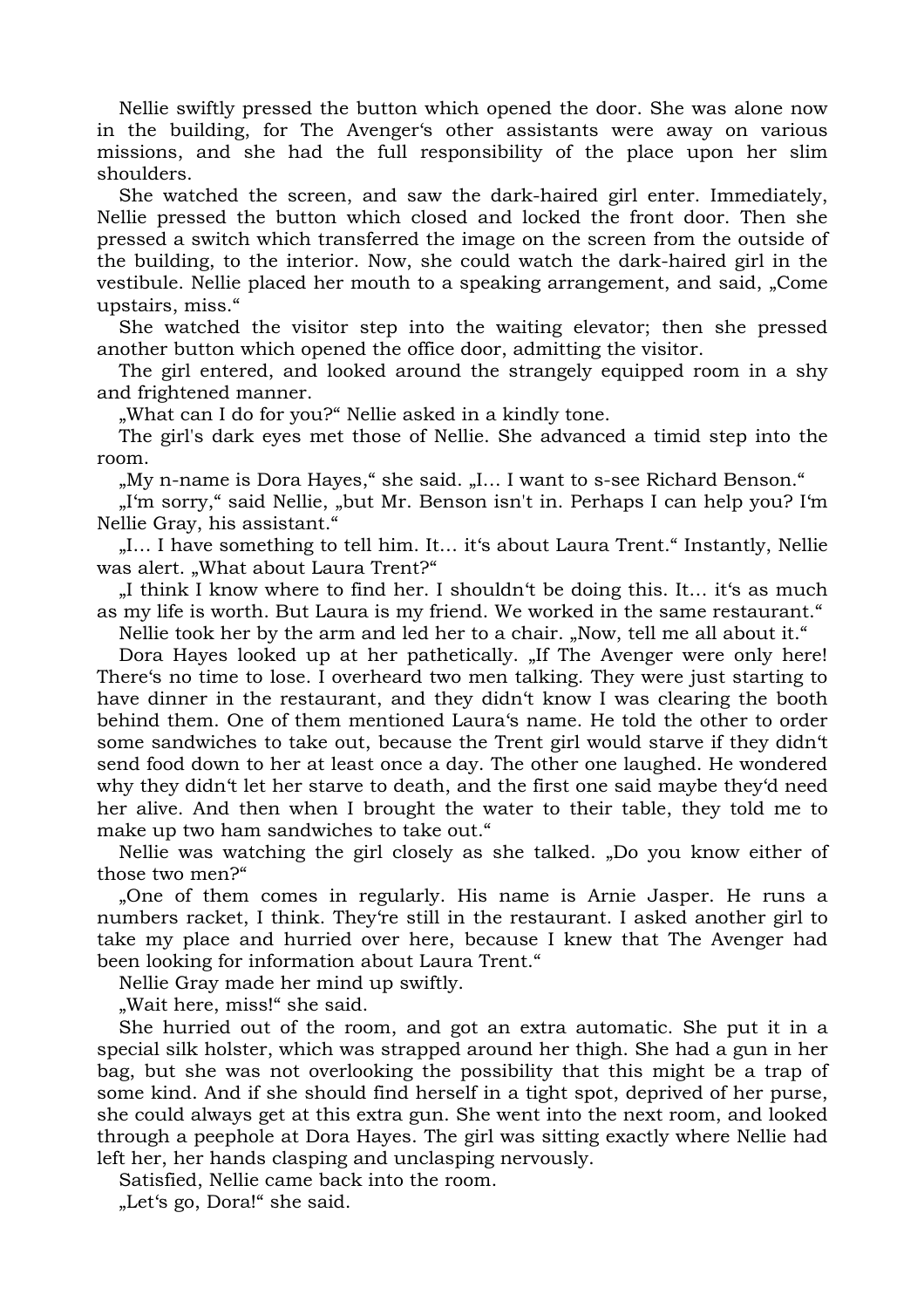"What… what are you going to do?"

 "I'll get a car, and we'll go right over there. In the absence of The Avenger, I'll handle this—"

"Please!" said Dora Hayes. "Let's not use one of The Avenger's cars. I don't ever want to be seen in one of them. If it's ever known that I tipped off The Avenger, my life won't be worth a cent!"

"All right," Nellie conceded. "We'll take a cab."

 She hustled Dora Hayes downstairs, and they hurried up Bleek Street to the corner. They found a taxicab cruising down the street, and just as they were getting into it, Dora Hayes dropped her purse.

"Come on," said Nellie. "Hurry!" And she stepped into the cab first.

 The moment she was inside, she realized she had stepped into a trap. For she saw Dora Hayes spring up and slam the door shut.

 Nellie reached out for the door handle, and found there was none. She was locked in. At the same time, a sickeningly sweet smell began to pervade the interior of the taxi. Nellie's senses began to reel. She struggled forward, in a vain endeavor to slide open the connecting window at the front. She saw the face of the cab driver, grinning sardonically in at her. Then every thing swam before her eyes, and she collapsed!

### **Chapter 5**

#### **Grease the Skids.**

 IN Grand Central Station, the crowds of hurrying men and women were oblivious of the tense drama which was being played at the information booth. True, they did cast a glance or two at the towering figure of Smitty, who loomed head and shoulders above anyone in the vast vaulted concourse.

 But it was not Smitty who was carrying the ball at the moment. He was merely standing at The Avenger's side, ready to run the interference when and if it became necessary.

 They were facing the tall and saturnine Gregorio Ruiz, who was accompanied by Arnie Jasper. It was like a duel at dawn, where each man brings his second. But there were no rules of honor to this duel, for Dick Benson well knew that no honor was to be found in the black and evil heart of Gregorio Ruiz.

"All right, Ruiz," he said. "We understand each other thoroughly. If Laura Trent is alive, we can do business."

 "She's alive all right, Benson." Ruiz seemed to be preoccupied. His gaze was constantly wandering to the far side of the station, where the telephone booths were located. "And I'm willing to trade. I can't afford to have Barney Dorset grilled—by you. He can take anything the police hand him. But you'd know how to break him down."

"We wouldn't use force," Benson said. "We have drugs. Rest assured that he'd talk. But as I told you, I'll give him up, to save Laura Trent's life. That isn't the end, though. I'm going after you, Ruiz, when this deal is over. You have fair warning."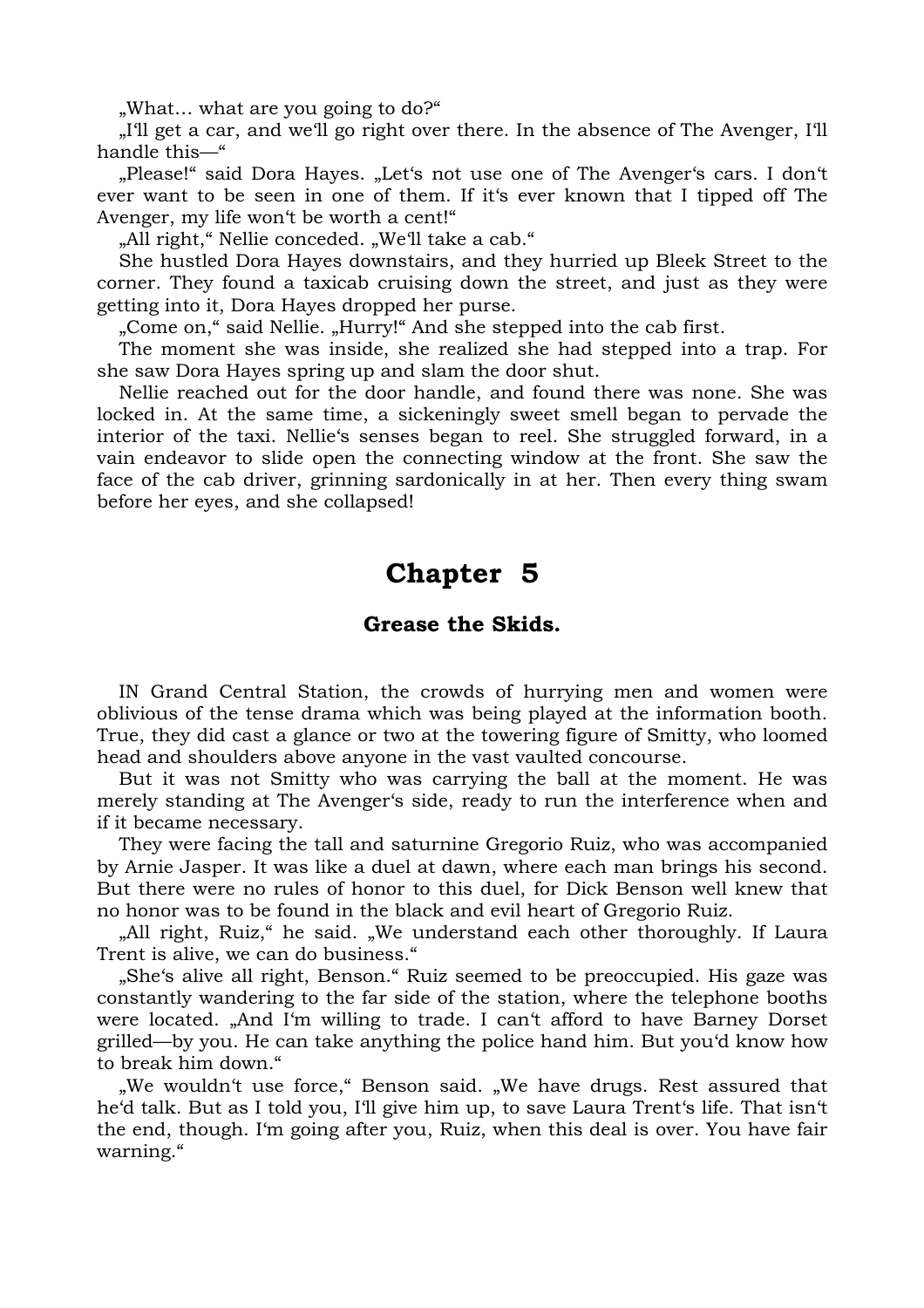"I understand," said Ruiz. His eyes wandered once more to the telephone booths, "Now what about Laura Trent? If I set her free, she can identify... er... the man she saw in the boat that night."

 "I'll guarantee that she keeps silent on that," The Avenger assured him. "You'll have nothing to fear from her. I'll get you on something else."

"Then I suppose it's a deal," Ruiz began. Suddenly, a bitterly vindictive smile twisted his lips. A man had come out of one of the phone booths at the far side, and had raised a hand in the air. He waved the hand once, then disappeared in the crowd.

 The eyes of Gregorio Ruiz gleamed with vicious hatred as he swung his gaze back to Dick.

"I've changed my mind, Benson!" he snapped. "It's no deal. If you want to do business with me, you'll have to do it on my terms, now!"

The Avenger had noticed that signal. His eyes narrowed. "What are your terms, Ruiz?" he asked softly.

Ruiz turned and winked at Arnie Jasper, who grinned insolently. "You tell him, Arnie. I want to watch his dead-pan face while he hears the news."

Jasper licked his lips. "It's a pleasure, boss!" He looked at Smitty. "It's your girl friend, pal—Nellie Gray. How would you like to see her body floating face up in the river tonight? She's a cute trick, that dame. But she won't look so good when she's dead!"

 The Avenger became tense and wary. But Smitty growled deep in his throat. "Why, you two slimy rats. If you so much as scratch her, I'll twist your heads off your necks!"

 He took a threatening step toward them, and Arnie Jasper became pale and backed up. But Gregorio Ruiz did not retreat. He wiggled a finger at Smitty.

"Tut, tut, my overgrown friend. No violence, please. Don't forget that goldenhaired young lady of yours." He looked up at Smitty, giving him a sour smile. "I have no doubt that you could kill me easily with those two hands of yours. Or that Benson could do it, too, for that matter. You see. I don't depend on strength for my success. I depend on the gray matter up here." He tapped his forehead. "That's why I selected this busy place for our interview. It isn't so easy for you to use violence here, with all these people passing. So I'm afraid you'll have to accept my terms."

Smitty turned and looked helplessly at The Avenger.

Dick Benson's gaze had never left Ruiz's face.

"What's your proposition?" he asked harshly.

"That's better!" said Gregorio. "You'll forget about the Trent girl, Benson. She's out of this deal altogether. If you ever thought I'd turn her loose—with what she knows—you must have been crazy! We'll make an exchange—Nellie Gray for Barney Dorset. And you pay me a hundred thousand dollars to boot! Take it or leave it. I want your answer now. If you refuse, you'll never see Nellie Gray alive again."

"But we'll get you, you rat!" Smitty growled. "We'll make Dorset talk, and send you to the chair!"

Ruiz shrugged. "I don't think you'd sacrifice Nellie Gray in order to get me. I think you'll do every thing in your power to save her life."

. You want me to sacrifice Laura Trent for Nellie?" The Avenger asked.

"Sure," said Ruiz. "What's she to you?"

"She has a mother who trusts me," The Avenger said.

Ruiz looked at him incredulously. "Then you refuse?"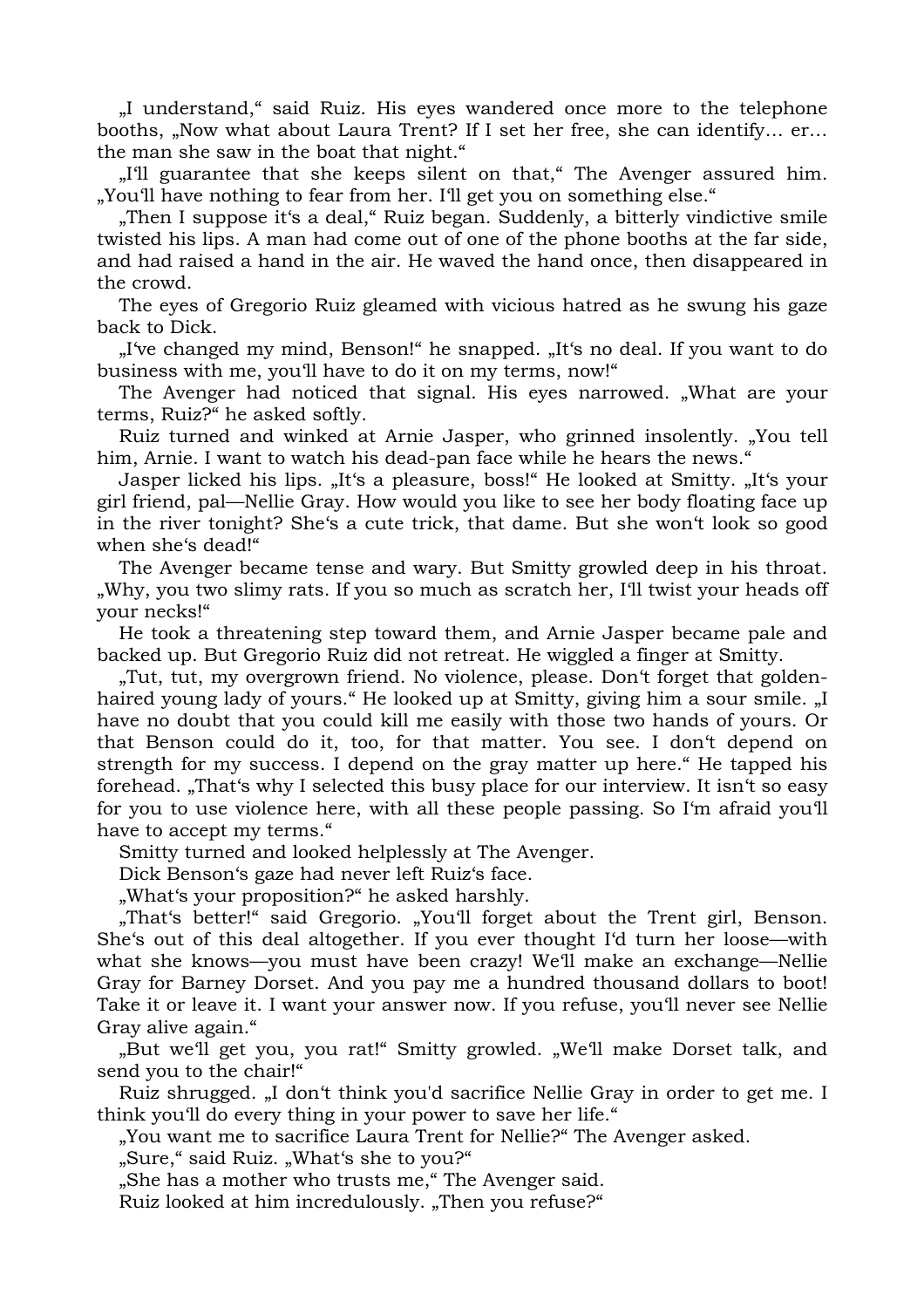Arnie Jasper broke in. "You're crazy, Benson! That dame has been with you a long time. She's your friend—"

 "I'm sorry," said The Avenger. "Nellie wouldn't want to live at that price. I refuse!"

He glanced at Smitty. "I think we need a little interference at this time, Smitty," he said mildly.

"Ah!" said Smitty.

 He took a single step forward. One huge hand darted out and seized the neck of Gregorio Ruiz. The other moved equally fast, and seized the neck of Arnie Jasper. Then, with a quick, powerful motion, be slammed the two heads together.

 For all his size and bulk, Algernon Heathcote Smith was capable of moving with the concentrated speed of chain lightning. Else, he would not have been able to survive so long in the service of Justice, Inc.

 He moved so swiftly now that no one in the crowded station noticed that quick, sharp contact of the two heads. Bone cracked against bone, and the two men sagged!

 Swiftly, Dick Benson stepped around and put an arm about Gregorio Ruiz's waist. He raised Ruiz's right arm, and draped it around his own shoulder, thus supporting Ruiz on his feet, though the latter was semiconscious from the blow. At the same time, Smitty put an arm around Arnie Jasper, and supported him in similar fashion.

 Smitty had put just enough force behind that smashing together of the two heads to make the men groggy, but not enough to knock them out completely. There were two reasons for this: First, they had to have Ruiz and Jasper in a condition to talk; second, they didn't want to carry two unconscious men through the crowd in Grand Central Station.

 It was characteristic of the way The Avenger and Smitty worked. It had not been necessary for Dick to tell his giant companion any of this. They had operated together for so long that they could almost read each other's minds, and when they were in a tight spot, they functioned with smooth precision.

 So, now, they needed no lengthy conference to decide what to do. Smitty knew what The Avenger had in mind, and Dick knew that Smitty understood his plan of action.

 They began to walk the two semiconscious men out through the crowded station, moving close together. And they both raised their voices in close harmony, singing "*Auld Lang Syne*." Smitty sang bass, and then switched every once in a while to treble, while Dick Benson took the baritone, changing occasionally to a high key.

As they sang, they headed for the exit.

A woman looked at them in disgust, and said, "Imagine—grown men allowing themselves to get in such a drunken condition!"

The woman's companion sniffed, disgustedly. "If they were my husbands, I'd know what to do with them!"

Smitty, who was nearest her, turned and looked at her owlishly. "Oh, lady," he said, making his voice thick and drunken, "what would you be doing with four husbands?"

 They kept going, dancing Ruiz and Jasper out into the street. A station policeman said grimly, "Better get out of here, you fellows, or we'll run you in!"

"Sure, sure," said Smitty.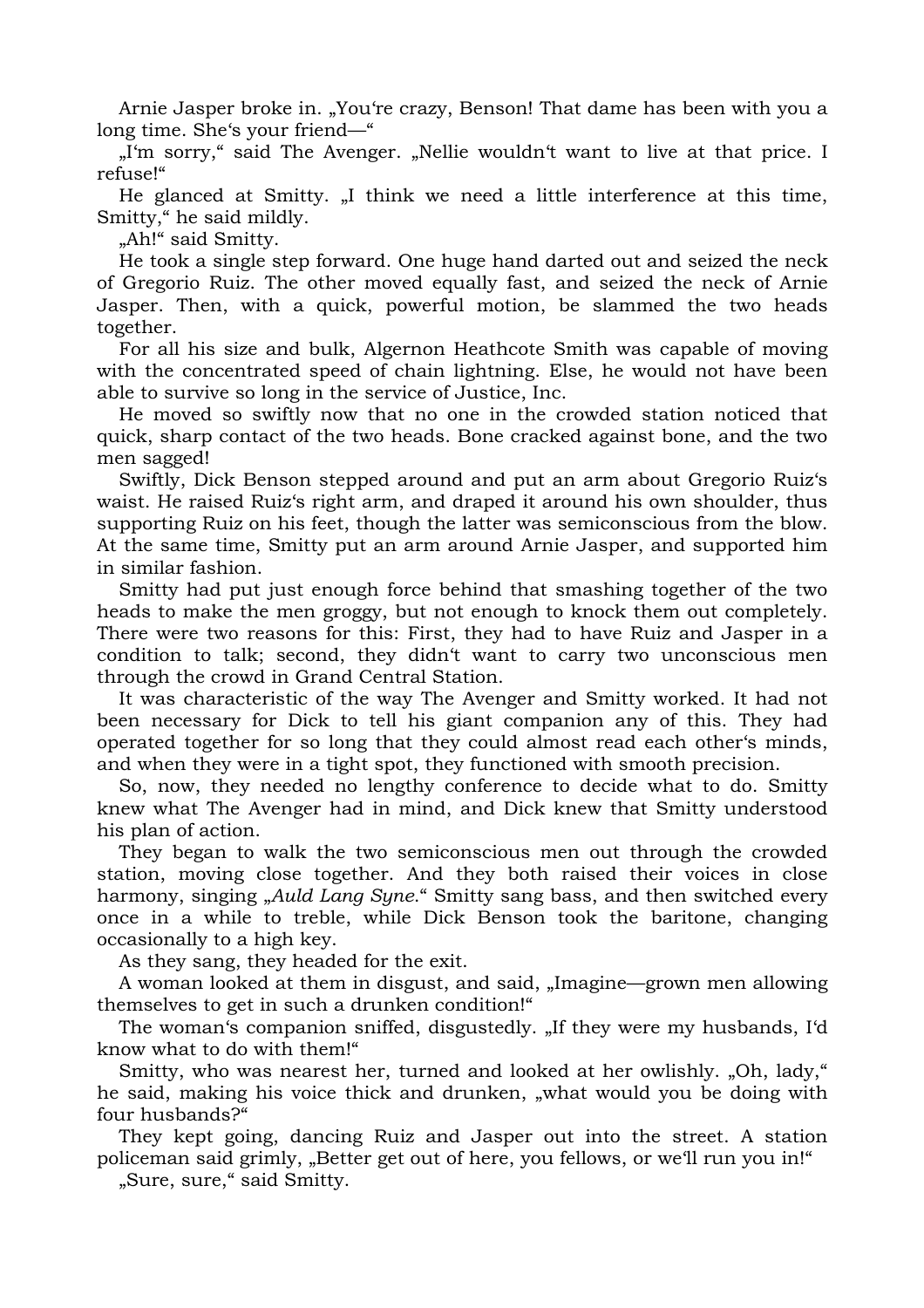Jasper, who was just beginning to regain his senses, started to shout something at the policeman. Smitty lurched against him and, at the same time, pinched his arm so hard that he uttered a yell of pain.

 The policeman watched them for a moment, and then turned away in disgust.

The four "drunks" lurched into The Avenger's car, which was parked at the curb. Smitty slid in behind the wheel. He was grim and sober as he tooled the car away from the curb and headed downtown to the headquarters of Justice, Inc.

 In the back, The Avenger was seated between Ruiz and Jasper. He had one arm of each twisted behind their backs, and pushed up almost to the breaking point. He said no word to either of them. But, as he saw them coming to their senses and preparing to cry out, he put just a little more pressure on each of them. The pain drained all the breath out of them, leaving them powerless to cry out.

 Smitty drove like a mad genius, cutting lights by a hair, swerving in and out, but never taking his foot off the gas. It was a testimony to his superb driving skill that he reached Bleek Street in twelve minutes without once stopping for a light, and without once scraping a fender.

 They drove in through the garage, and five minutes later they had their two captives upstairs.

 Ruiz was pale and shaken, but stubbornly silent. Smitty picked him up, kicking and fighting, and carried him away to the blue room, which was next to the yellow room, where Barney Dorset was being detained.

 Then Smitty came down and joined The Avenger in the office, with Arnie Jasper.

 Jasper had fully regained consciousness, by now, but he had a lump on the right side of his head. He was sitting in a chair where The Avenger had thrust him, after frisking him for weapons. His little rat eyes were watching every move which The Avenger made, at the little experiment table in the corner.

 Smitty took one look at the vial which The Avenger was handling and gasped. "Dick! You're not going to give him that!"

The Avenger turned around. His eyes were almost expressionless.

"Why not?" he asked bleakly.

Smitty put on a good act. "But that will eat his insides out."

"That's right," said Dick.

He came toward Arnie Jasper, with the vial in his hand.

Jasper's eyes were big and round, and his lips were trembling.

"What… what you doing—"

"Hold him, Smitty." said The Avenger.

 Jasper leaped up, in a frantic effort to escape, but Smitty put a big paw on him, got Jasper's legs between his knees, and twisted his arms behind him. Arnie Jasper was helpless in Smitty's massive grip.

 "No, no!" he shrieked, as The Avenger bent over him, with the oily, colorless liquid Iying heavy in the vial.

"You know what this is," The Avenger said tonelessly. "It's sulphuric acid. You've heard of cases where jealous women throw it at other women. You know what it does to their faces."

He paused. "Well, Jasper, I'm going to feed this to you—internally!"

"Have mercy!" Jasper whimpered. "In the name of pity—"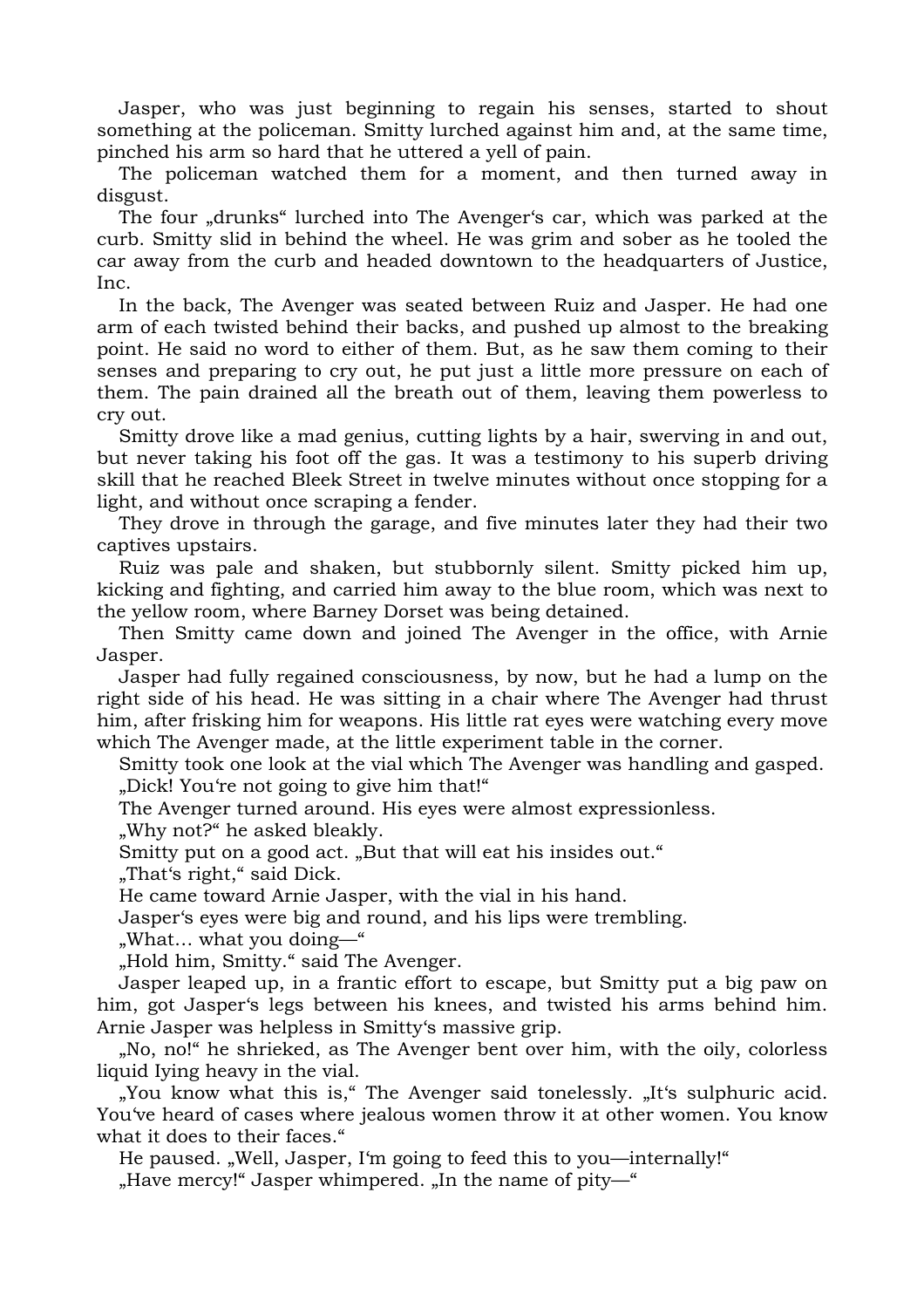"Pity?" The Avenger said harshly. "Do you ask for pity? You who have done Ruiz's dirty work for him? What kind of pity do you expect when Nellie's life is at stake?"

 He reached over with one hand and clamped Jasper's nostrils shut in a cruel grip.

 "When you can't breathe through your nose any more, you'll open your mouth to get some air. Then I'll pour the sulphuric acid in!"

"Give me a break!" Jasper screamed. "I'll tell you where to find Nellie Gray!

The Avenger paused, with the vial hovering above Jasper s mouth. "What do you think, Smitty?" he asked. "Can we believe him?"

 "Well, we can try," Smitty said. "Let him give us the dope. If we get Nellie out safely, all right. If we don't, we'll come back and give him the acid."

...I'll tell you the truth. I swear I will!" Jasper screamed. "They took her to the Loomis Apartments, on the river. Ruiz owns the whole place. He's got a terrace apartment on the top floor, and he's got the subcellar fixed up for prisoners. You'll find her there, I swear!"

"Hm-m-m," said The Avenger. "Do you think he's telling the truth. Smitty?"

 "It's true!" Jasper whined. "She's there. And that Trent girl is there, too. She saw Ruiz and me and Degnan dropping Lou Marconi's body in the river, uptown. Degnan followed her and picked her up, while Ruiz and I got a diving suit and fished the body up and moved it down the river. It's right near the Loomis Apartments now. I can even show the cops where to drag for it—"

 The Avenger nodded slowly. Smitty relaxed his grip on Jasper. The frightened man got to his feet, still shrinking away from the vial.

 "I'd do anything not to get that stuff spilled into me. I once seen a dame who got it thrown in her face—"

"This?" said The Avenger, holding up the vial. "Why should you be afraid of this?" He turned the vial upside down, and poured the thick, oily liquid over his own hand. Nothing happened.

"You see," Smitty explained, laughing, "if you knew The Avenger better, you'd know he'd never do a thing like that to anybody, not even a rat like you. That stuff in the vial happens to be mineral oil!"

"You dirty crooks!" Jasper shrieked. "You tricked me!"

 Smitty picked him up bodily and carried him away. In a moment, he was back. The Avenger was waiting for him.

"I've phoned Cruikshank," he said grimly. "The inspector is going to meet us at the Loomis Apartments with the riot squad!"

 Just twenty minutes later, the Loomis Apartments were in the hands of the police, without a shot having been fired. All those hard killers in the pay of Gregorio Ruiz permitted themselves to be taken like lambs when they saw the submachine guns in the hands of grim-faced policemen who welcomed this opportunity to clean up.

 And in the subcellar, they found Nellie Gray, recovered from the effects of the drug and none the worse for wear. Laura Trent was there, too, just as Jasper had said.

 When Nellie crawled out of the camouflaged coal bin in which she had been confined, she wiped soot from her face and grinned at Smitty and Dick.

I didn't think you boys would make it in time," she said, brushing the golden hair back from her face. "They were going to dump ten tons of coal into the bin, on top of Laura and me. My next view of the river would have been when I passed up in smoke, out of the Loomis furnace!"